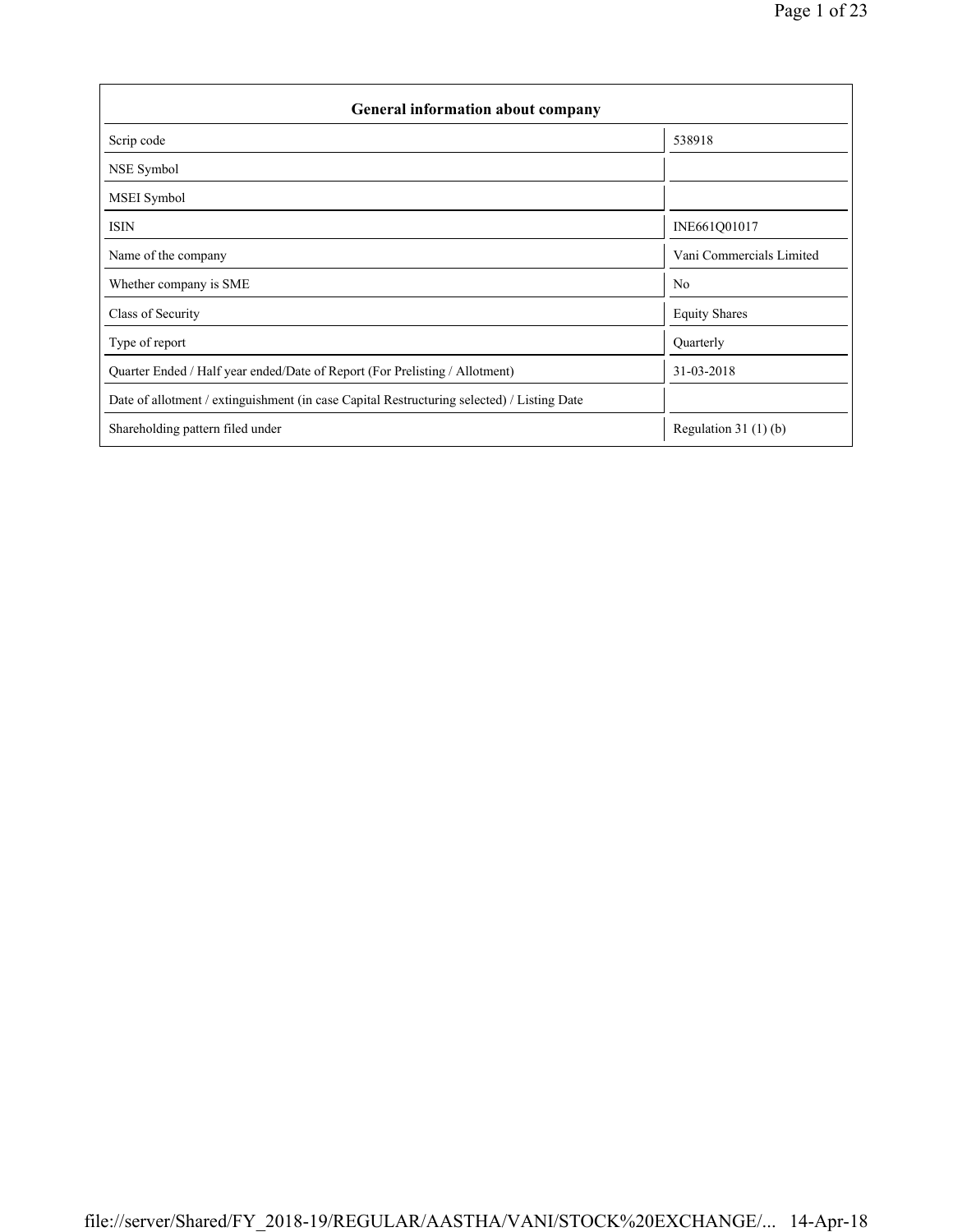|                | <b>Declaration</b>                                                                        |                |                                |                       |                             |  |  |  |  |  |  |
|----------------|-------------------------------------------------------------------------------------------|----------------|--------------------------------|-----------------------|-----------------------------|--|--|--|--|--|--|
| Sr.<br>No.     | Particular                                                                                | Yes/No         | Promoter and<br>Promoter Group | Public<br>shareholder | Non Promoter-<br>Non Public |  |  |  |  |  |  |
|                | Whether the Listed Entity has issued any partly paid<br>up shares?                        | N <sub>o</sub> | N <sub>0</sub>                 | N <sub>0</sub>        | N <sub>0</sub>              |  |  |  |  |  |  |
| $\overline{c}$ | Whether the Listed Entity has issued any Convertible<br>Securities?                       | N <sub>o</sub> | N <sub>0</sub>                 | N <sub>0</sub>        | N <sub>0</sub>              |  |  |  |  |  |  |
| 3              | Whether the Listed Entity has issued any Warrants?                                        | N <sub>0</sub> | N <sub>0</sub>                 | N <sub>0</sub>        | N <sub>0</sub>              |  |  |  |  |  |  |
| 4              | Whether the Listed Entity has any shares against<br>which depository receipts are issued? |                | N <sub>0</sub>                 | No                    | N <sub>0</sub>              |  |  |  |  |  |  |
| 5              | Whether the Listed Entity has any shares in locked-in?                                    | N <sub>0</sub> | N <sub>0</sub>                 | N <sub>0</sub>        | N <sub>0</sub>              |  |  |  |  |  |  |
| 6              | Whether any shares held by promoters are pledge or<br>otherwise encumbered?               | N <sub>o</sub> | N <sub>0</sub>                 |                       |                             |  |  |  |  |  |  |
| 7              | Whether company has equity shares with differential<br>voting rights?                     | N <sub>o</sub> | N <sub>0</sub>                 | N <sub>0</sub>        | N <sub>0</sub>              |  |  |  |  |  |  |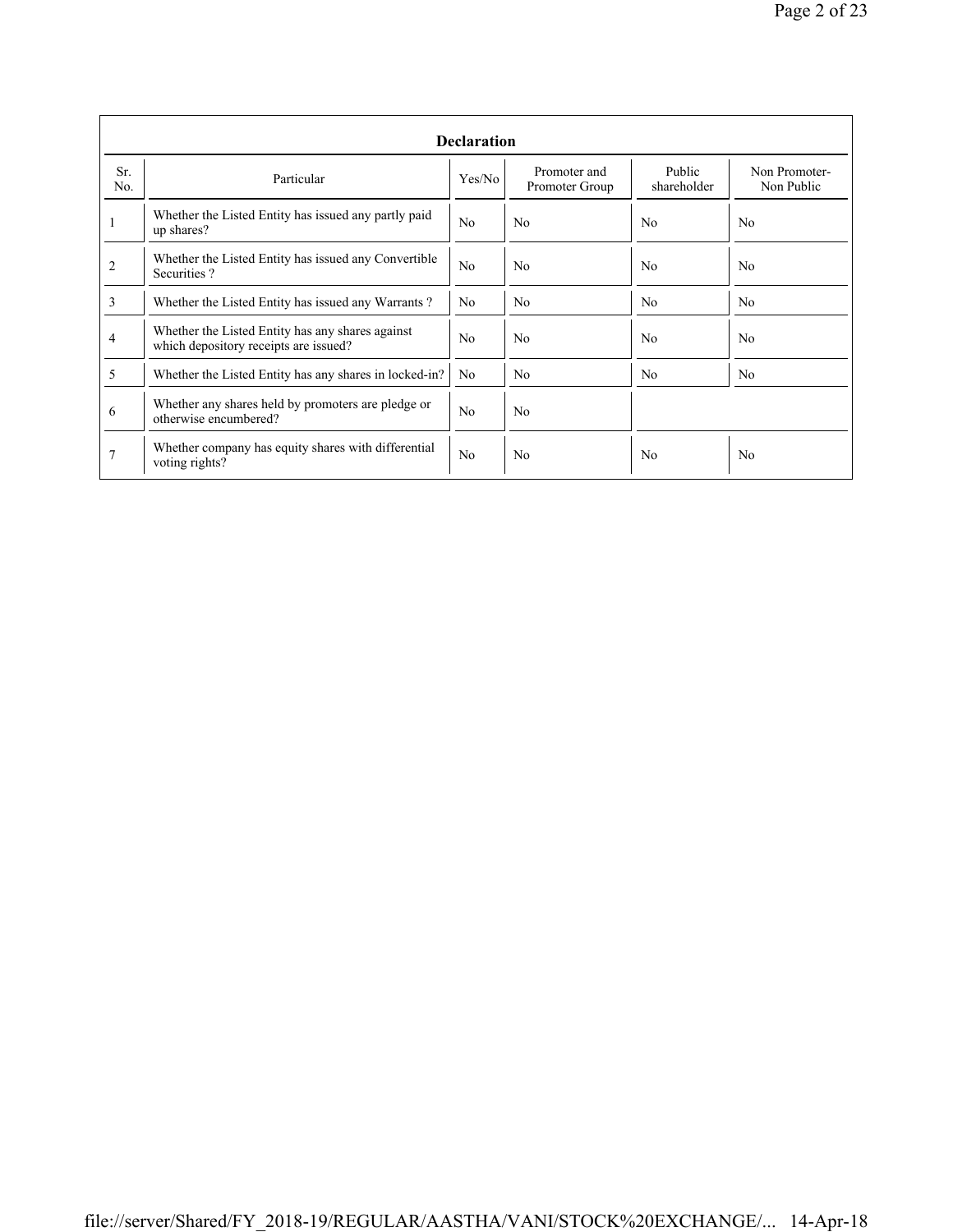|                 | Table I - Summary Statement holding of specified securities |                                  |                        |                                 |                                    |                             |                                                      |                                                                  |               |         |                                   |  |  |
|-----------------|-------------------------------------------------------------|----------------------------------|------------------------|---------------------------------|------------------------------------|-----------------------------|------------------------------------------------------|------------------------------------------------------------------|---------------|---------|-----------------------------------|--|--|
|                 |                                                             | Nos. Of<br>shareholders<br>(III) | No. of<br>fully        | No.<br>Of<br>Partly             | No. Of                             | Total<br>nos.               | Shareholding<br>as a % of<br>total no. of            | Number of Voting Rights held in each<br>class of securities (IX) |               |         |                                   |  |  |
| Category<br>(1) | Category<br>of<br>shareholder                               |                                  | paid up<br>equity      | paid-<br>up                     | shares<br>underlying<br>Depository | shares<br>held<br>$(VII) =$ | shares<br>(calculated as                             | No of Voting (XIV) Rights                                        |               |         |                                   |  |  |
|                 | (II)                                                        |                                  | shares<br>held<br>(IV) | equity<br>shares<br>held<br>(V) | Receipts<br>(VI)                   | $(IV)$ +<br>$(V)$ +<br>(VI) | per SCRR,<br>1957) (VIII)<br>As a % of<br>$(A+B+C2)$ | Class<br>eg: $X$                                                 | Class<br>eg:y | Total   | Total as a<br>$%$ of<br>$(A+B+C)$ |  |  |
| (A)             | Promoter<br>$\&$<br>Promoter<br>Group                       | 7                                | 235100                 |                                 |                                    | 235100                      | 5.71                                                 | 235100                                                           |               | 235100  | 5.71                              |  |  |
| (B)             | Public                                                      | 1209                             | 3884700                |                                 |                                    | 3884700                     | 94.29                                                | 3884700                                                          |               | 3884700 | 94.29                             |  |  |
| (C)             | Non<br>Promoter-<br>Non Public                              |                                  |                        |                                 |                                    |                             |                                                      |                                                                  |               |         |                                   |  |  |
| (C1)            | <b>Shares</b><br>underlying<br><b>DRs</b>                   |                                  |                        |                                 |                                    |                             |                                                      |                                                                  |               |         |                                   |  |  |
| (C2)            | Shares held<br>by<br>Employee<br>Trusts                     |                                  |                        |                                 |                                    |                             |                                                      |                                                                  |               |         |                                   |  |  |
|                 | Total                                                       | 1216                             | 4119800                |                                 |                                    | 4119800                     | 100                                                  | 4119800                                                          |               | 4119800 | 100                               |  |  |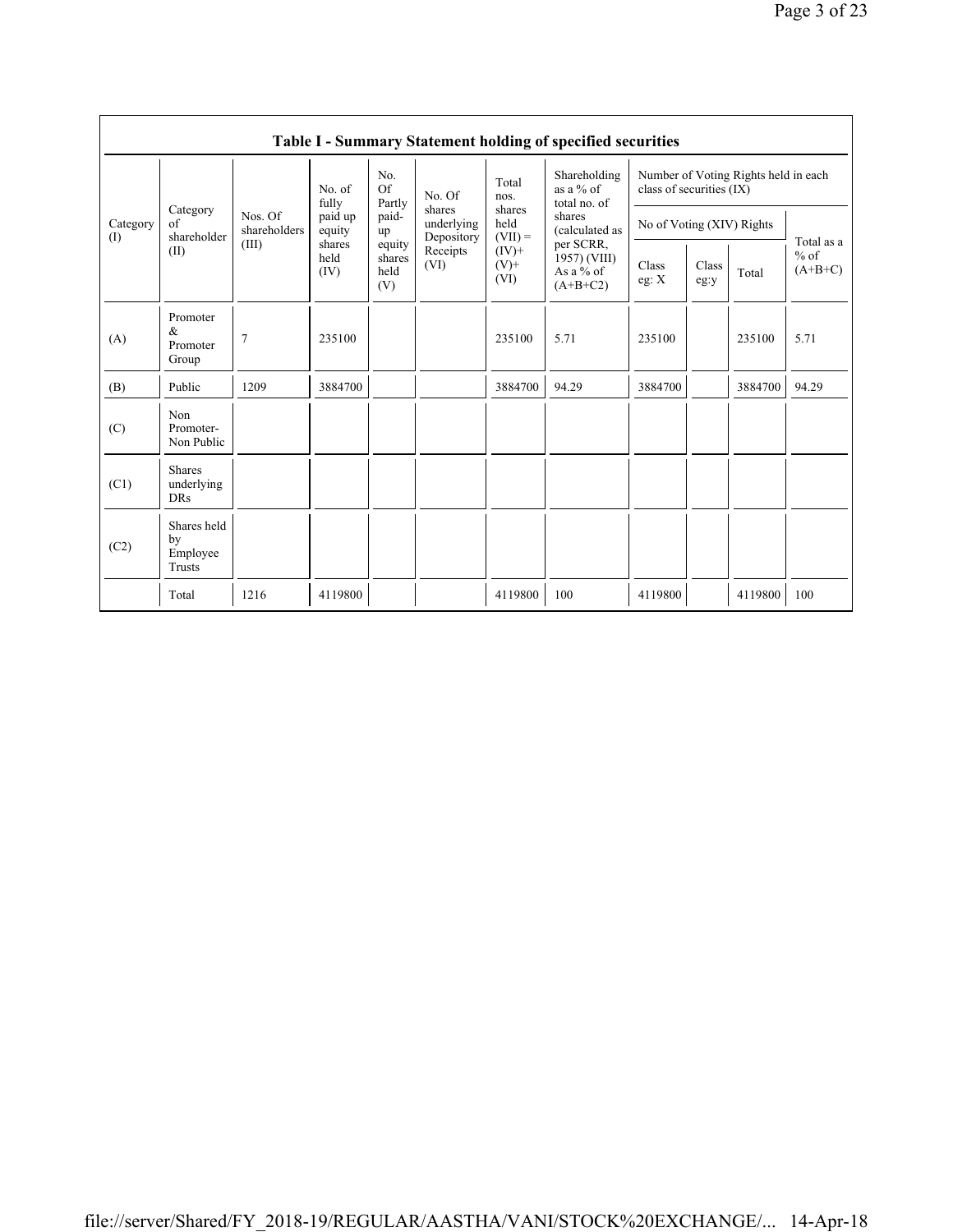| Table I - Summary Statement holding of specified securities |                                           |                                                                                   |                                                                             |                                                                                                                        |                                                                                                 |                                          |                                                         |                                                                               |                                                           |                                           |  |
|-------------------------------------------------------------|-------------------------------------------|-----------------------------------------------------------------------------------|-----------------------------------------------------------------------------|------------------------------------------------------------------------------------------------------------------------|-------------------------------------------------------------------------------------------------|------------------------------------------|---------------------------------------------------------|-------------------------------------------------------------------------------|-----------------------------------------------------------|-------------------------------------------|--|
| Category<br>(1)                                             | Category<br>of<br>shareholder<br>(II)     | No. Of<br>Shares<br>Underlying<br>Outstanding<br>convertible<br>securities<br>(X) | No. of<br><b>Shares</b><br>Underlying<br>Outstanding<br>Warrants<br>$(X_i)$ | No. Of<br><b>Shares</b><br>Underlying<br>Outstanding<br>convertible<br>securities<br>and No. Of<br>Warrants<br>(Xi)(a) | Shareholding,<br>as a $\%$<br>assuming full<br>conversion of<br>convertible<br>securities (as a | Number of<br>Locked in<br>shares $(XII)$ |                                                         | Number of<br><b>Shares</b><br>pledged or<br>otherwise<br>encumbered<br>(XIII) |                                                           | Number of<br>equity shares                |  |
|                                                             |                                           |                                                                                   |                                                                             |                                                                                                                        | percentage of<br>diluted share<br>capital) $(XI)=$<br>$(VII)+(X)$ As a<br>$%$ of<br>$(A+B+C2)$  | No.<br>(a)                               | As a<br>$%$ of<br>total<br><b>Shares</b><br>held<br>(b) | No.<br>(a)                                                                    | As $a$<br>$%$ of<br>total<br><b>Shares</b><br>held<br>(b) | held in<br>dematerialized<br>form $(XIV)$ |  |
| (A)                                                         | Promoter<br>$\alpha$<br>Promoter<br>Group |                                                                                   |                                                                             |                                                                                                                        | 5.71                                                                                            |                                          |                                                         |                                                                               |                                                           | 235100                                    |  |
| (B)                                                         | Public                                    |                                                                                   |                                                                             |                                                                                                                        | 94.29                                                                                           |                                          |                                                         |                                                                               |                                                           | 2464500                                   |  |
| (C)                                                         | Non<br>Promoter-<br>Non Public            |                                                                                   |                                                                             |                                                                                                                        |                                                                                                 |                                          |                                                         |                                                                               |                                                           |                                           |  |
| (C1)                                                        | <b>Shares</b><br>underlying<br><b>DRs</b> |                                                                                   |                                                                             |                                                                                                                        |                                                                                                 |                                          |                                                         |                                                                               |                                                           |                                           |  |
| (C2)                                                        | Shares held<br>by<br>Employee<br>Trusts   |                                                                                   |                                                                             |                                                                                                                        |                                                                                                 |                                          |                                                         |                                                                               |                                                           |                                           |  |
|                                                             | Total                                     |                                                                                   |                                                                             |                                                                                                                        | 100                                                                                             |                                          |                                                         |                                                                               |                                                           | 2699600                                   |  |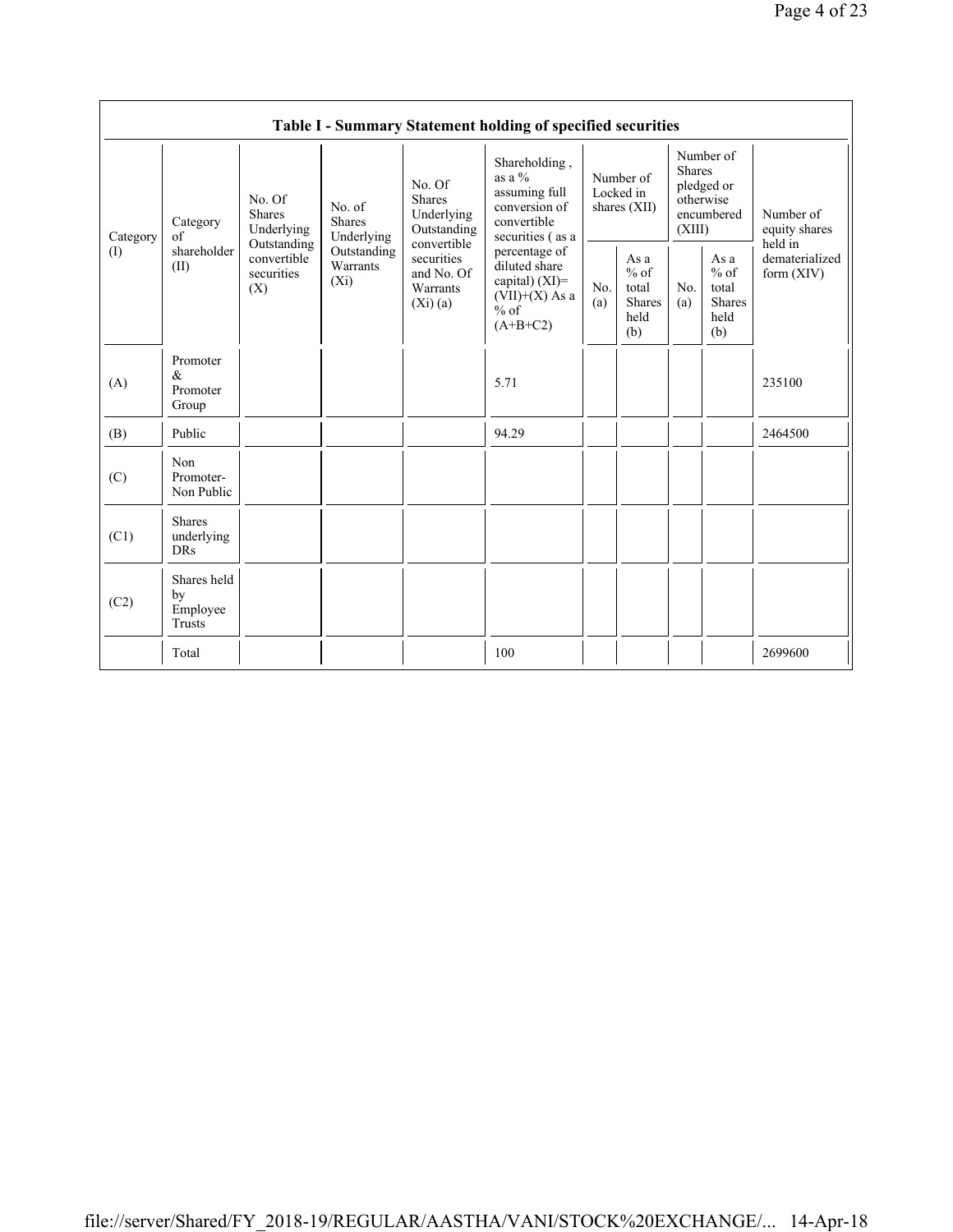|                                                                                                | Table II - Statement showing shareholding pattern of the Promoter and Promoter Group                                |                                  |                            |                                 |                                                        |                             |                                                                                      |                               |               |                                 |                                 |  |
|------------------------------------------------------------------------------------------------|---------------------------------------------------------------------------------------------------------------------|----------------------------------|----------------------------|---------------------------------|--------------------------------------------------------|-----------------------------|--------------------------------------------------------------------------------------|-------------------------------|---------------|---------------------------------|---------------------------------|--|
|                                                                                                |                                                                                                                     |                                  | No. of                     | No.<br><b>Of</b><br>Partly      | No. Of                                                 | Total<br>nos.               | Shareholding<br>as a $%$ of<br>total no. of                                          | each class of securities (IX) |               | Number of Voting Rights held in |                                 |  |
| Sr.                                                                                            | Category $\&$<br>Name of the<br>Shareholders (I)                                                                    | Nos. Of<br>shareholders<br>(III) | fully<br>paid up<br>equity | paid-<br>up                     | shares<br>underlying<br>Depository<br>Receipts<br>(VI) | shares<br>held<br>$(VII) =$ | shares<br>(calculated)<br>as per<br>SCRR,<br>1957) (VIII)<br>As a % of<br>$(A+B+C2)$ | No of Voting (XIV) Rights     |               |                                 | Total<br>as a %                 |  |
|                                                                                                |                                                                                                                     |                                  | shares<br>held (IV)        | equity<br>shares<br>held<br>(V) |                                                        | $(IV)+$<br>$(V)$ +<br>(VI)  |                                                                                      | Class eg:<br>X                | Class<br>eg:y | Total                           | of<br>Total<br>Voting<br>rights |  |
| A                                                                                              | Table II - Statement showing shareholding pattern of the Promoter and Promoter Group                                |                                  |                            |                                 |                                                        |                             |                                                                                      |                               |               |                                 |                                 |  |
| (1)                                                                                            | Indian                                                                                                              |                                  |                            |                                 |                                                        |                             |                                                                                      |                               |               |                                 |                                 |  |
| (a)                                                                                            | Individuals/Hindu<br>undivided Family                                                                               | $7\phantom{.0}$                  | 235100                     |                                 |                                                        | 235100                      | 5.71                                                                                 | 235100                        |               | 235100                          | 5.71                            |  |
| Sub-Total<br>(A)(1)                                                                            |                                                                                                                     | $\overline{7}$                   | 235100                     |                                 |                                                        | 235100                      | 5.71                                                                                 | 235100                        |               | 235100                          | 5.71                            |  |
| (2)                                                                                            | Foreign                                                                                                             |                                  |                            |                                 |                                                        |                             |                                                                                      |                               |               |                                 |                                 |  |
| Total<br>Shareholding<br>of Promoter<br>and<br>Promoter<br>Group $(A)=$<br>$(A)(1)+(A)$<br>(2) |                                                                                                                     | $\overline{7}$                   | 235100                     |                                 |                                                        | 235100                      | 5.71                                                                                 | 235100                        |               | 235100                          | 5.71                            |  |
| B                                                                                              | Table III - Statement showing shareholding pattern of the Public shareholder                                        |                                  |                            |                                 |                                                        |                             |                                                                                      |                               |               |                                 |                                 |  |
| (1)                                                                                            | Institutions                                                                                                        |                                  |                            |                                 |                                                        |                             |                                                                                      |                               |               |                                 |                                 |  |
| (3)                                                                                            | Non-institutions                                                                                                    |                                  |                            |                                 |                                                        |                             |                                                                                      |                               |               |                                 |                                 |  |
| (a(i))                                                                                         | Individuals -<br>i.Individual<br>shareholders<br>holding nominal<br>share capital up<br>to Rs. 2 lakhs.             | 1152                             | 754730                     |                                 |                                                        | 754730                      | 18.32                                                                                | 754730                        |               | 754730                          | 18.32                           |  |
| (a(ii))                                                                                        | Individuals - ii.<br>Individual<br>shareholders<br>holding nominal<br>share capital in<br>excess of Rs. 2<br>lakhs. | 25                               | 1835778                    |                                 |                                                        | 1835778                     | 44.56                                                                                | 1835778                       |               | 1835778                         | 44.56                           |  |
| (e)                                                                                            | Any Other<br>(specify)                                                                                              | 32                               | 1294192                    |                                 |                                                        | 1294192                     | 31.41                                                                                | 1294192                       |               | 1294192                         | 31.41                           |  |
| Sub-Total<br>(B)(3)                                                                            |                                                                                                                     | 1209                             | 3884700                    |                                 |                                                        | 3884700                     | 94.29                                                                                | 3884700                       |               | 3884700                         | 94.29                           |  |
| <b>Total Public</b><br>Shareholding<br>$(B)=(B)(1)+$<br>$(B)(2)+(B)$<br>(3)                    |                                                                                                                     | 1209                             | 3884700                    |                                 |                                                        | 3884700                     | 94.29                                                                                | 3884700                       |               | 3884700                         | 94.29                           |  |
| $\mathbf C$                                                                                    | Table IV - Statement showing shareholding pattern of the Non Promoter- Non Public shareholder                       |                                  |                            |                                 |                                                        |                             |                                                                                      |                               |               |                                 |                                 |  |
| Total<br>$(A+B+C2)$                                                                            |                                                                                                                     | 1216                             | 4119800                    |                                 |                                                        | 4119800                     | 100                                                                                  | 4119800                       |               | 4119800                         | 100                             |  |
|                                                                                                |                                                                                                                     |                                  |                            |                                 |                                                        |                             |                                                                                      |                               |               |                                 |                                 |  |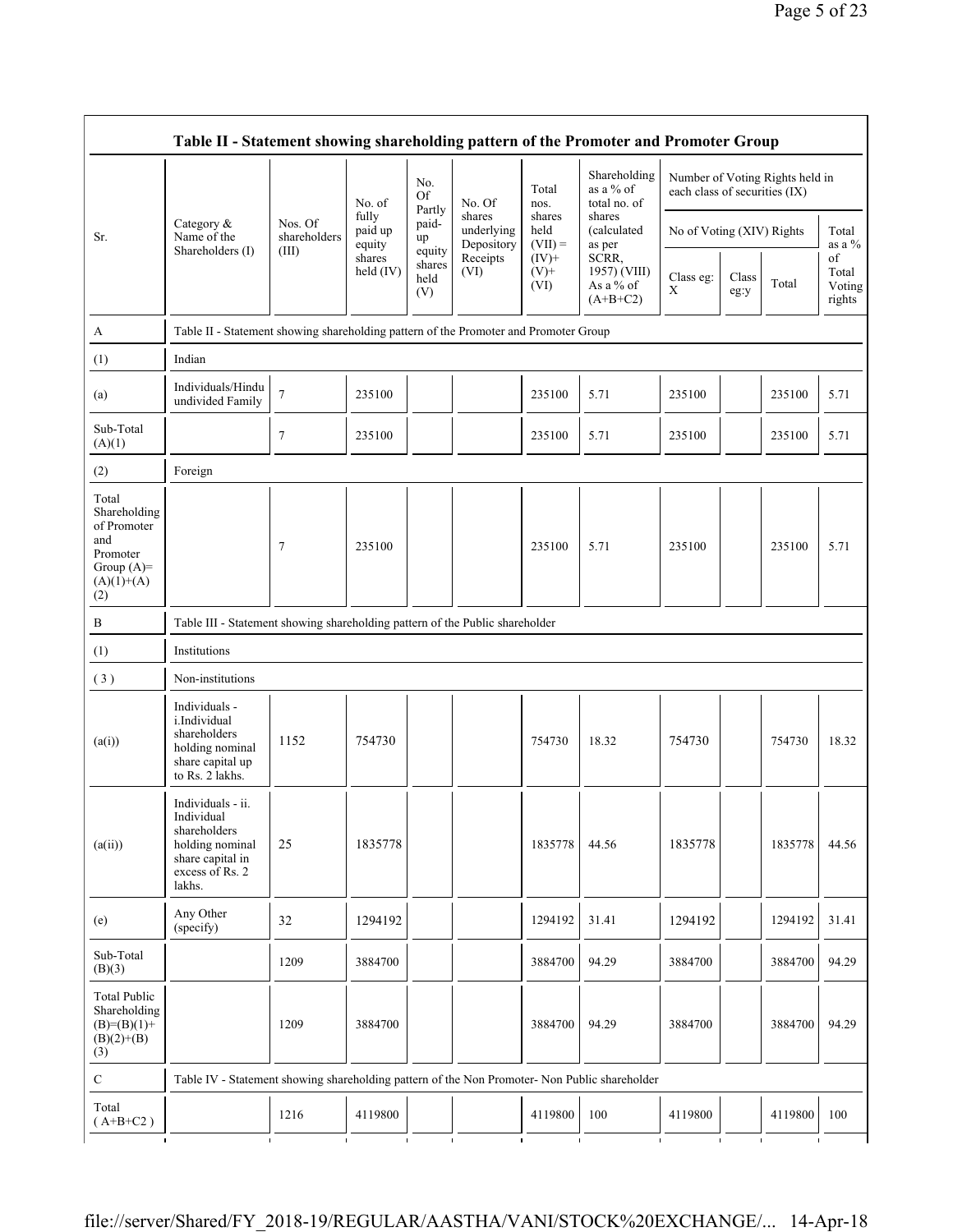| Total<br>$(A+B+C)$ | 1011<br>1216 | 4119800 |  | 119800<br>$\rightarrow$ | 100 | 4119800 |  | 1119800<br>$\leftarrow$ | 100 |
|--------------------|--------------|---------|--|-------------------------|-----|---------|--|-------------------------|-----|
|--------------------|--------------|---------|--|-------------------------|-----|---------|--|-------------------------|-----|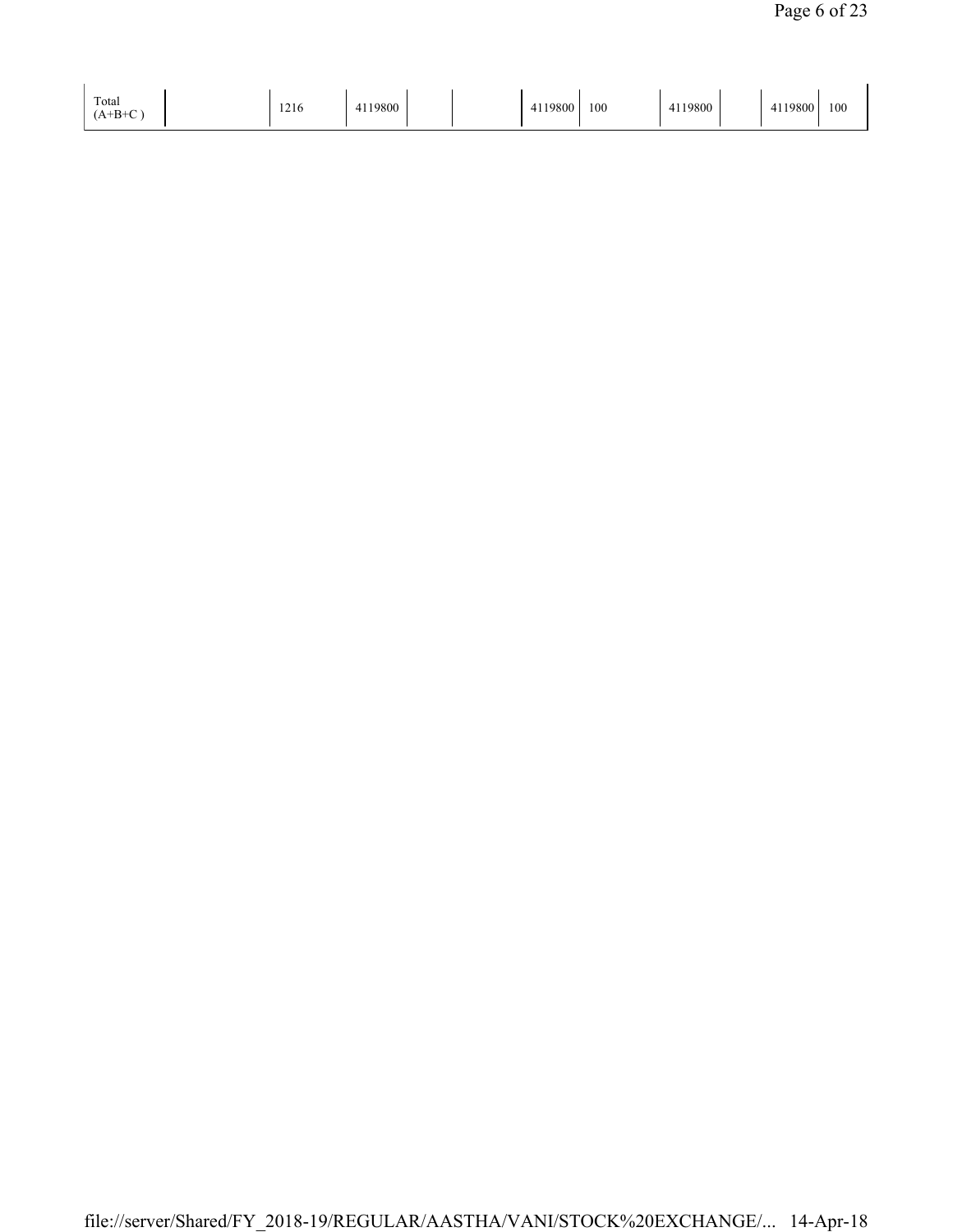| Table II - Statement showing shareholding pattern of the Promoter and Promoter Group    |                                                                                         |                                                                                      |                                                                                                               |                                                                                                            |            |                                             |                  |                                                    |                                                         |  |  |
|-----------------------------------------------------------------------------------------|-----------------------------------------------------------------------------------------|--------------------------------------------------------------------------------------|---------------------------------------------------------------------------------------------------------------|------------------------------------------------------------------------------------------------------------|------------|---------------------------------------------|------------------|----------------------------------------------------|---------------------------------------------------------|--|--|
| Sr.                                                                                     | No. Of<br><b>Shares</b><br>Underlying<br>Outstanding<br>convertible<br>securities $(X)$ | No. of<br><b>Shares</b><br>Underlying                                                | No. Of Shares<br>Underlying<br>Outstanding<br>convertible<br>securities and<br>No. Of<br>Warrants (Xi)<br>(a) | Shareholding, as<br>a % assuming full<br>conversion of<br>convertible<br>securities (as a<br>percentage of |            | Number of<br>Locked in<br>shares (XII)      | Shares<br>(XIII) | Number of<br>pledged or<br>otherwise<br>encumbered | Number of<br>equity shares<br>held in<br>dematerialized |  |  |
|                                                                                         |                                                                                         | Outstanding<br>Warrants<br>$(X_i)$                                                   |                                                                                                               | diluted share<br>capital) $(XI)$ =<br>$(VII)+(X)$ As a %<br>of $(A+B+C2)$                                  | No.<br>(a) | As a %<br>of total<br>Shares<br>held<br>(b) | No.<br>(a)       | As a $\%$<br>of total<br>Shares<br>held<br>(b)     | form $(XIV)$                                            |  |  |
| A                                                                                       |                                                                                         | Table II - Statement showing shareholding pattern of the Promoter and Promoter Group |                                                                                                               |                                                                                                            |            |                                             |                  |                                                    |                                                         |  |  |
| (1)                                                                                     | Indian                                                                                  |                                                                                      |                                                                                                               |                                                                                                            |            |                                             |                  |                                                    |                                                         |  |  |
| (a)                                                                                     |                                                                                         |                                                                                      |                                                                                                               | 5.71                                                                                                       |            |                                             |                  |                                                    | 235100                                                  |  |  |
| Sub-Total (A)<br>(1)                                                                    |                                                                                         |                                                                                      |                                                                                                               | 5.71                                                                                                       |            |                                             |                  |                                                    | 235100                                                  |  |  |
| (2)                                                                                     | Foreign                                                                                 |                                                                                      |                                                                                                               |                                                                                                            |            |                                             |                  |                                                    |                                                         |  |  |
| Total<br>Shareholding<br>of Promoter<br>and Promoter<br>Group $(A)=$<br>$(A)(1)+(A)(2)$ |                                                                                         |                                                                                      |                                                                                                               | 5.71                                                                                                       |            |                                             |                  |                                                    | 235100                                                  |  |  |
| B                                                                                       |                                                                                         |                                                                                      |                                                                                                               | Table III - Statement showing shareholding pattern of the Public shareholder                               |            |                                             |                  |                                                    |                                                         |  |  |
| (1)                                                                                     | Institutions                                                                            |                                                                                      |                                                                                                               |                                                                                                            |            |                                             |                  |                                                    |                                                         |  |  |
| (3)                                                                                     | Non-institutions                                                                        |                                                                                      |                                                                                                               |                                                                                                            |            |                                             |                  |                                                    |                                                         |  |  |
| (a(i))                                                                                  |                                                                                         |                                                                                      |                                                                                                               | 18.32                                                                                                      |            |                                             |                  |                                                    | 310660                                                  |  |  |
| (a(ii))                                                                                 |                                                                                         |                                                                                      |                                                                                                               | 44.56                                                                                                      |            |                                             |                  |                                                    | 927078                                                  |  |  |
| (e)                                                                                     |                                                                                         |                                                                                      |                                                                                                               | 31.41                                                                                                      |            |                                             |                  |                                                    | 1226762                                                 |  |  |
| Sub-Total (B)<br>(3)                                                                    |                                                                                         |                                                                                      |                                                                                                               | 94.29                                                                                                      |            |                                             |                  |                                                    | 2464500                                                 |  |  |
| <b>Total Public</b><br>Shareholding<br>$(B)= (B)(1) +$<br>$(B)(2)+(B)(3)$               |                                                                                         |                                                                                      |                                                                                                               | 94.29                                                                                                      |            |                                             |                  |                                                    | 2464500                                                 |  |  |
| $\mathsf{C}$                                                                            |                                                                                         |                                                                                      |                                                                                                               | Table IV - Statement showing shareholding pattern of the Non Promoter- Non Public shareholder              |            |                                             |                  |                                                    |                                                         |  |  |
| Total<br>$(A+B+C2)$                                                                     |                                                                                         |                                                                                      |                                                                                                               | 100                                                                                                        |            |                                             |                  |                                                    | 2699600                                                 |  |  |
| Total<br>$(A+B+C)$                                                                      |                                                                                         |                                                                                      |                                                                                                               | 100                                                                                                        |            |                                             |                  |                                                    | 2699600                                                 |  |  |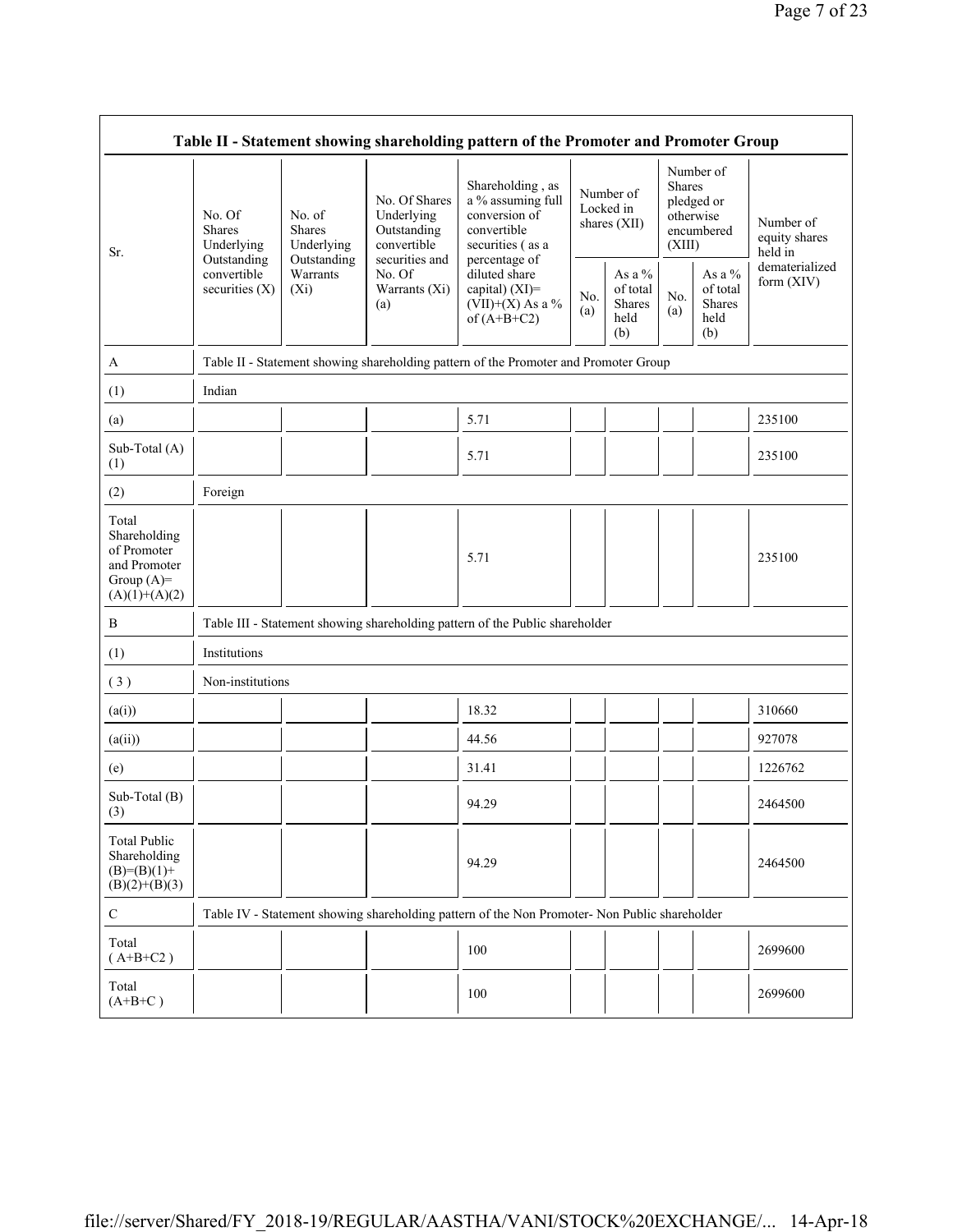| <b>Individuals/Hindu undivided Family</b>                                                                                    |                       |                                                               |                                 |                                 |                                |                                |                                |  |  |  |  |
|------------------------------------------------------------------------------------------------------------------------------|-----------------------|---------------------------------------------------------------|---------------------------------|---------------------------------|--------------------------------|--------------------------------|--------------------------------|--|--|--|--|
| Searial No.                                                                                                                  | $\mathbf{1}$          | 2                                                             | 3                               | 4                               | 5                              | 6                              | 7                              |  |  |  |  |
| Name of the<br>Shareholders (I)                                                                                              | O P<br><b>SUKHIJA</b> | <b>RAJ KANTA</b><br><b>SUKHIJA</b>                            | <b>GAURAV</b><br><b>SUKHIJA</b> | <b>RASHMI</b><br><b>SUKHIJA</b> | <b>NEELAM</b><br><b>BHATIA</b> | <b>KOMAL</b><br><b>SUKHIJA</b> | <b>GAURAV</b><br><b>BHATIA</b> |  |  |  |  |
| PAN(II)                                                                                                                      | AXSPS8696P            | AAWPK6240L                                                    | ARDPS5567Q                      | BBFPS8321F                      | AFCPB0391Q                     | ALHPM7231R                     | AFZPB0749K                     |  |  |  |  |
| No. of fully paid<br>up equity shares<br>held $(IV)$                                                                         | 59400                 | 59200                                                         | 59000                           | 29000                           | 9800                           | 9500                           | 9200                           |  |  |  |  |
| No. Of Partly<br>paid-up equity<br>shares held (V)                                                                           |                       |                                                               |                                 |                                 |                                |                                |                                |  |  |  |  |
| No. Of shares<br>underlying<br>Depository<br>Receipts (VI)                                                                   |                       |                                                               |                                 |                                 |                                |                                |                                |  |  |  |  |
| Total nos. shares<br>held $(VII) = (IV)$<br>$+(V)+(VI)$                                                                      | 59400                 | 59200                                                         | 59000                           | 29000                           | 9800                           | 9500                           | 9200                           |  |  |  |  |
| Shareholding as<br>a % of total no.<br>of shares<br>(calculated as<br>per SCRR,<br>1957) (VIII) As<br>$a\%$ of<br>$(A+B+C2)$ | 1.44                  | 1.44                                                          | 1.43                            | 0.7                             | 0.24                           | 0.23                           | 0.22                           |  |  |  |  |
|                                                                                                                              |                       | Number of Voting Rights held in each class of securities (IX) |                                 |                                 |                                |                                |                                |  |  |  |  |
| Class eg:X                                                                                                                   | 59400                 | 59200                                                         | 59000                           | 29000                           | 9800                           | 9500                           | 9200                           |  |  |  |  |
| Class eg:y                                                                                                                   |                       |                                                               |                                 |                                 |                                |                                |                                |  |  |  |  |
| Total                                                                                                                        | 59400                 | 59200                                                         | 59000                           | 29000                           | 9800                           | 9500                           | 9200                           |  |  |  |  |
| Total as a % of<br><b>Total Voting</b><br>rights                                                                             | 1.44                  | 1.44                                                          | 1.43                            | 0.7                             | 0.24                           | 0.23                           | 0.22                           |  |  |  |  |
| No. Of Shares<br>Underlying<br>Outstanding<br>convertible<br>securities (X)                                                  |                       |                                                               |                                 |                                 |                                |                                |                                |  |  |  |  |
| No. of Shares<br>Underlying<br>Outstanding<br>Warrants $(X_i)$                                                               |                       |                                                               |                                 |                                 |                                |                                |                                |  |  |  |  |
| No. Of Shares<br>Underlying<br>Outstanding<br>convertible<br>securities and<br>No. Of Warrants<br>(Xi)(a)                    |                       |                                                               |                                 |                                 |                                |                                |                                |  |  |  |  |
| Shareholding,<br>as a % assuming<br>full conversion<br>of convertible<br>securities (as a                                    |                       |                                                               |                                 |                                 |                                |                                |                                |  |  |  |  |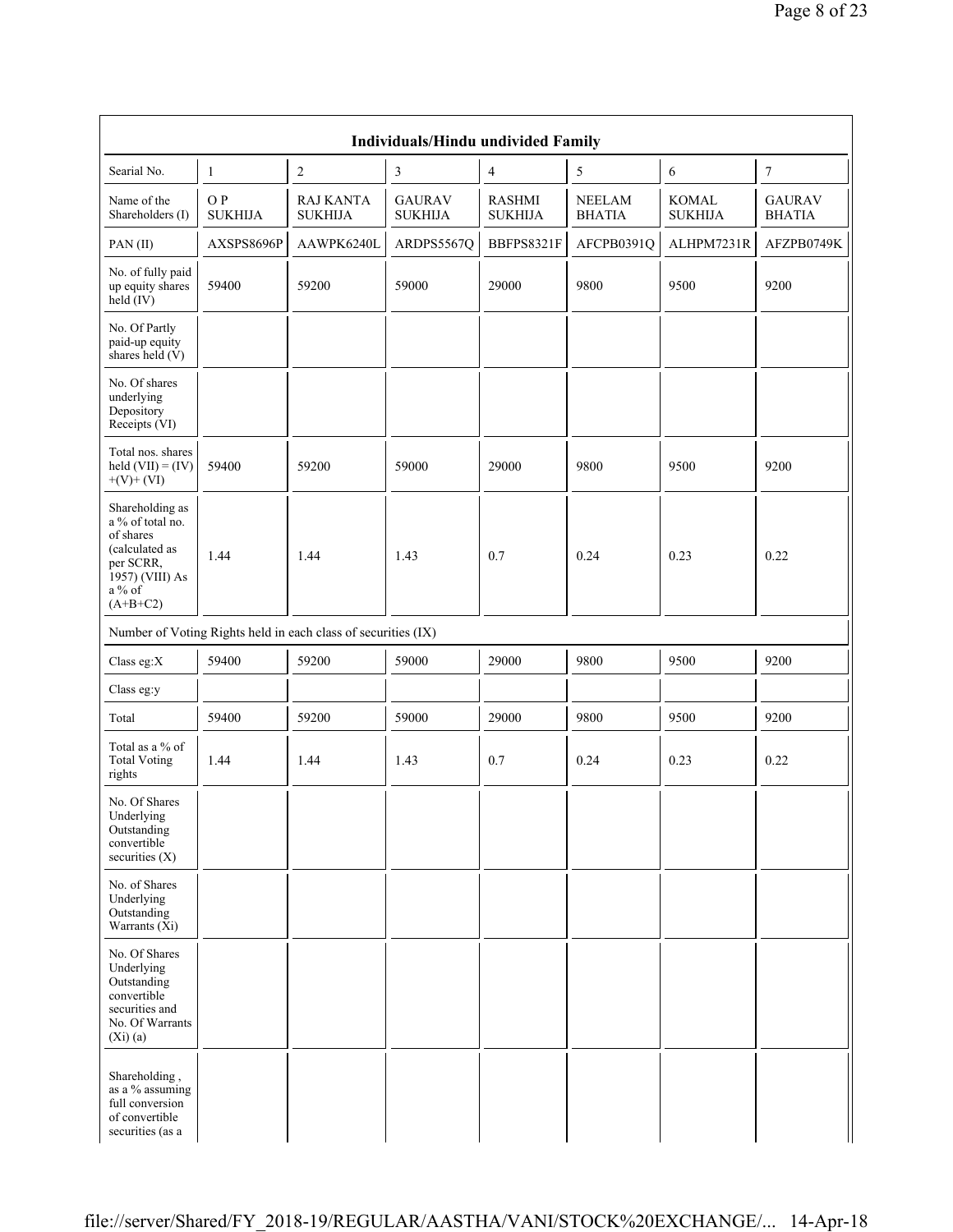| percentage of<br>diluted share<br>capital) (XI)=<br>$(VII)+(Xi)(a)$ As<br>$a\%$ of<br>$(A+B+C2)$ | 1.44     | 1.44     | 1.43     | 0.7      | 0.24     | 0.23     | 0.22     |  |  |  |  |
|--------------------------------------------------------------------------------------------------|----------|----------|----------|----------|----------|----------|----------|--|--|--|--|
| Number of Locked in shares (XII)                                                                 |          |          |          |          |          |          |          |  |  |  |  |
| No. (a)                                                                                          |          |          |          |          |          |          |          |  |  |  |  |
| As a % of total<br>Shares held (b)                                                               |          |          |          |          |          |          |          |  |  |  |  |
| Number of Shares pledged or otherwise encumbered (XIII)                                          |          |          |          |          |          |          |          |  |  |  |  |
| No. (a)                                                                                          |          |          |          |          |          |          |          |  |  |  |  |
| As a % of total<br>Shares held (b)                                                               |          |          |          |          |          |          |          |  |  |  |  |
| Number of<br>equity shares<br>held in<br>dematerialized<br>form (XIV)                            | 59400    | 59200    | 59000    | 29000    | 9800     | 9500     | 9200     |  |  |  |  |
| Reason for not providing PAN                                                                     |          |          |          |          |          |          |          |  |  |  |  |
| Reason for not<br>providing PAN                                                                  |          |          |          |          |          |          |          |  |  |  |  |
| Shareholder type                                                                                 | Promoter | Promoter | Promoter | Promoter | Promoter | Promoter | Promoter |  |  |  |  |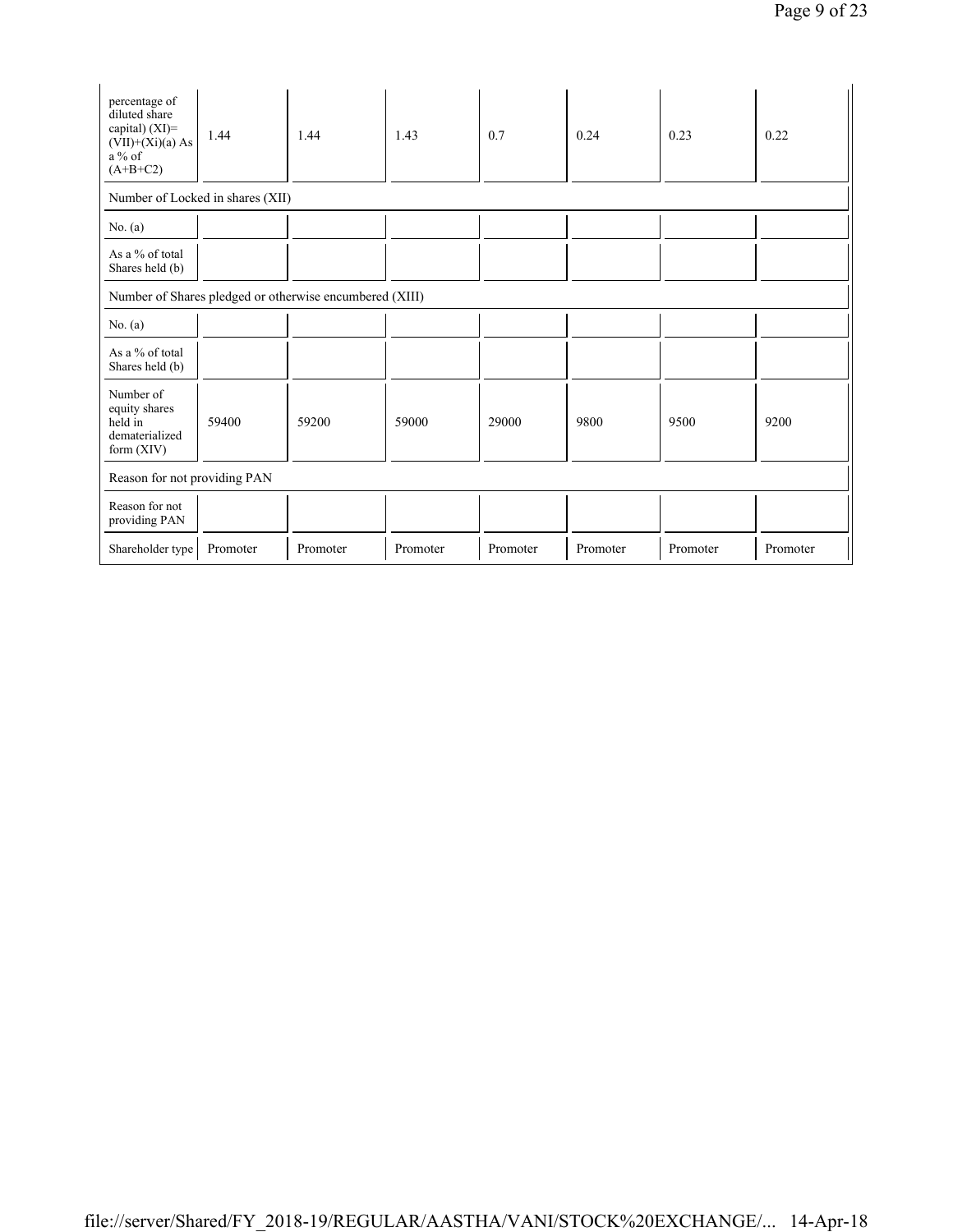| Individuals/Hindu undivided Family                                                                                                                                          |                       |  |  |  |  |  |  |  |
|-----------------------------------------------------------------------------------------------------------------------------------------------------------------------------|-----------------------|--|--|--|--|--|--|--|
| Searial No.                                                                                                                                                                 |                       |  |  |  |  |  |  |  |
| Name of the<br>Shareholders (I)                                                                                                                                             | Click here to go back |  |  |  |  |  |  |  |
| PAN(II)                                                                                                                                                                     | Total                 |  |  |  |  |  |  |  |
| No. of fully paid<br>up equity shares<br>held $(IV)$                                                                                                                        | 235100                |  |  |  |  |  |  |  |
| No. Of Partly paid-<br>up equity shares<br>$\text{held}(V)$                                                                                                                 |                       |  |  |  |  |  |  |  |
| No. Of shares<br>underlying<br>Depository<br>Receipts (VI)                                                                                                                  |                       |  |  |  |  |  |  |  |
| Total nos. shares<br>held $(VII) = (IV) +$<br>$(V)$ + $(VI)$                                                                                                                | 235100                |  |  |  |  |  |  |  |
| Shareholding as a<br>% of total no. of<br>shares (calculated<br>as per SCRR,<br>1957) (VIII) As a<br>% of $(A+B+C2)$                                                        | 5.71                  |  |  |  |  |  |  |  |
| Number of Voting Rights held in each class of securities (IX)                                                                                                               |                       |  |  |  |  |  |  |  |
| Class eg:X                                                                                                                                                                  | 235100                |  |  |  |  |  |  |  |
| Class eg:y                                                                                                                                                                  |                       |  |  |  |  |  |  |  |
| Total                                                                                                                                                                       | 235100                |  |  |  |  |  |  |  |
| Total as a % of<br><b>Total Voting rights</b>                                                                                                                               | 5.71                  |  |  |  |  |  |  |  |
| No. Of Shares<br>Underlying<br>Outstanding<br>convertible<br>securities $(X)$                                                                                               |                       |  |  |  |  |  |  |  |
| No. of Shares<br>Underlying<br>Outstanding<br>Warrants $(X_i)$                                                                                                              |                       |  |  |  |  |  |  |  |
| No. Of Shares<br>Underlying<br>Outstanding<br>convertible<br>securities and No.<br>Of Warrants (Xi)<br>(a)                                                                  |                       |  |  |  |  |  |  |  |
| Shareholding, as a<br>% assuming full<br>conversion of<br>convertible<br>securities (as a<br>percentage of<br>diluted share<br>capital) (XI)= (VII)<br>$+(Xi)(a)$ As a % of | 5.71                  |  |  |  |  |  |  |  |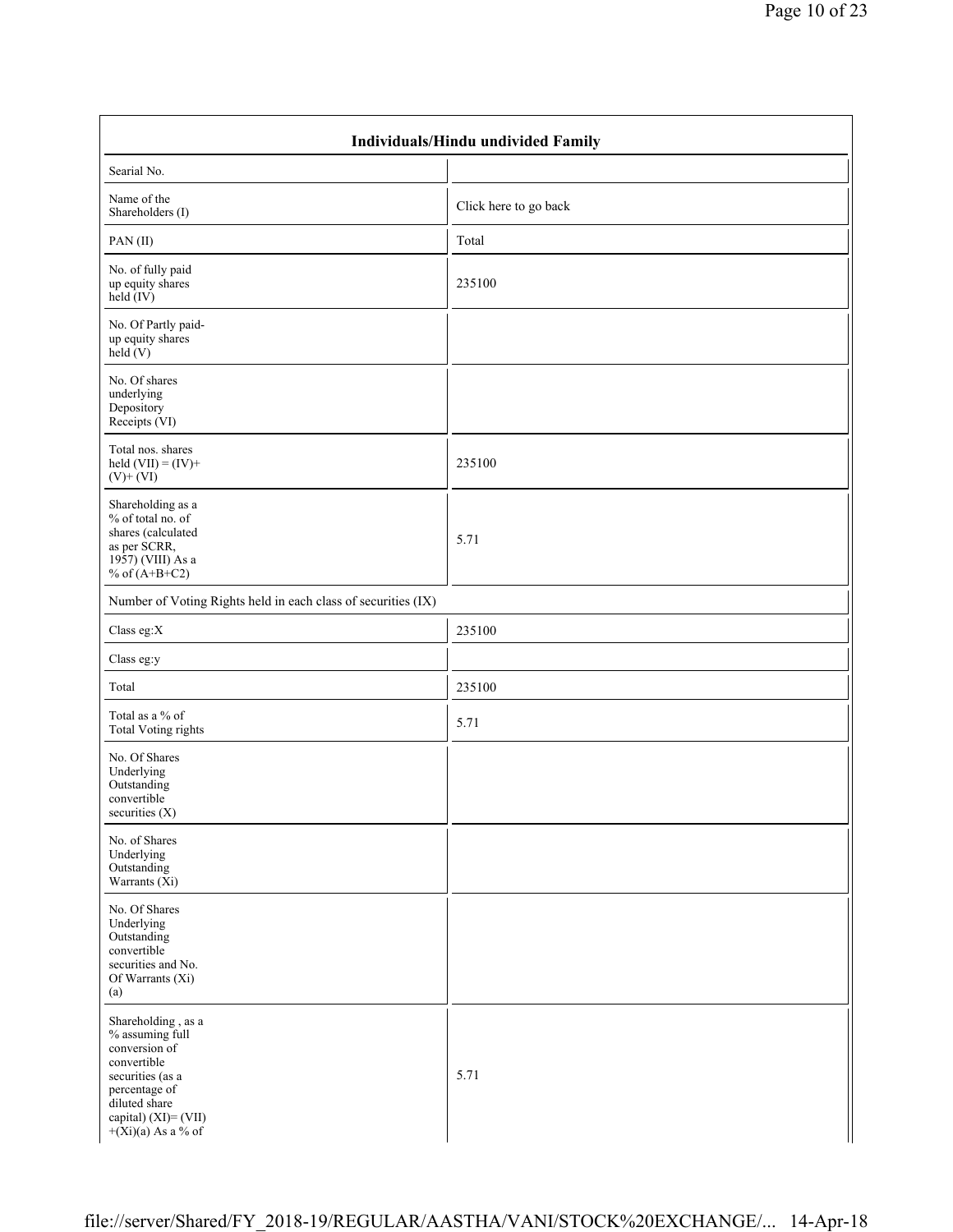| $(A+B+C2)$                                                         |        |
|--------------------------------------------------------------------|--------|
| Number of Locked in shares (XII)                                   |        |
| No. $(a)$                                                          |        |
| As a % of total<br>Shares held (b)                                 |        |
| Number of Shares pledged or otherwise encumbered (XIII)            |        |
| No. (a)                                                            |        |
| As a % of total<br>Shares held (b)                                 |        |
| Number of equity<br>shares held in<br>dematerialized<br>form (XIV) | 235100 |
| Reason for not providing PAN                                       |        |
| Reason for not<br>providing PAN                                    |        |
| Shareholder type                                                   |        |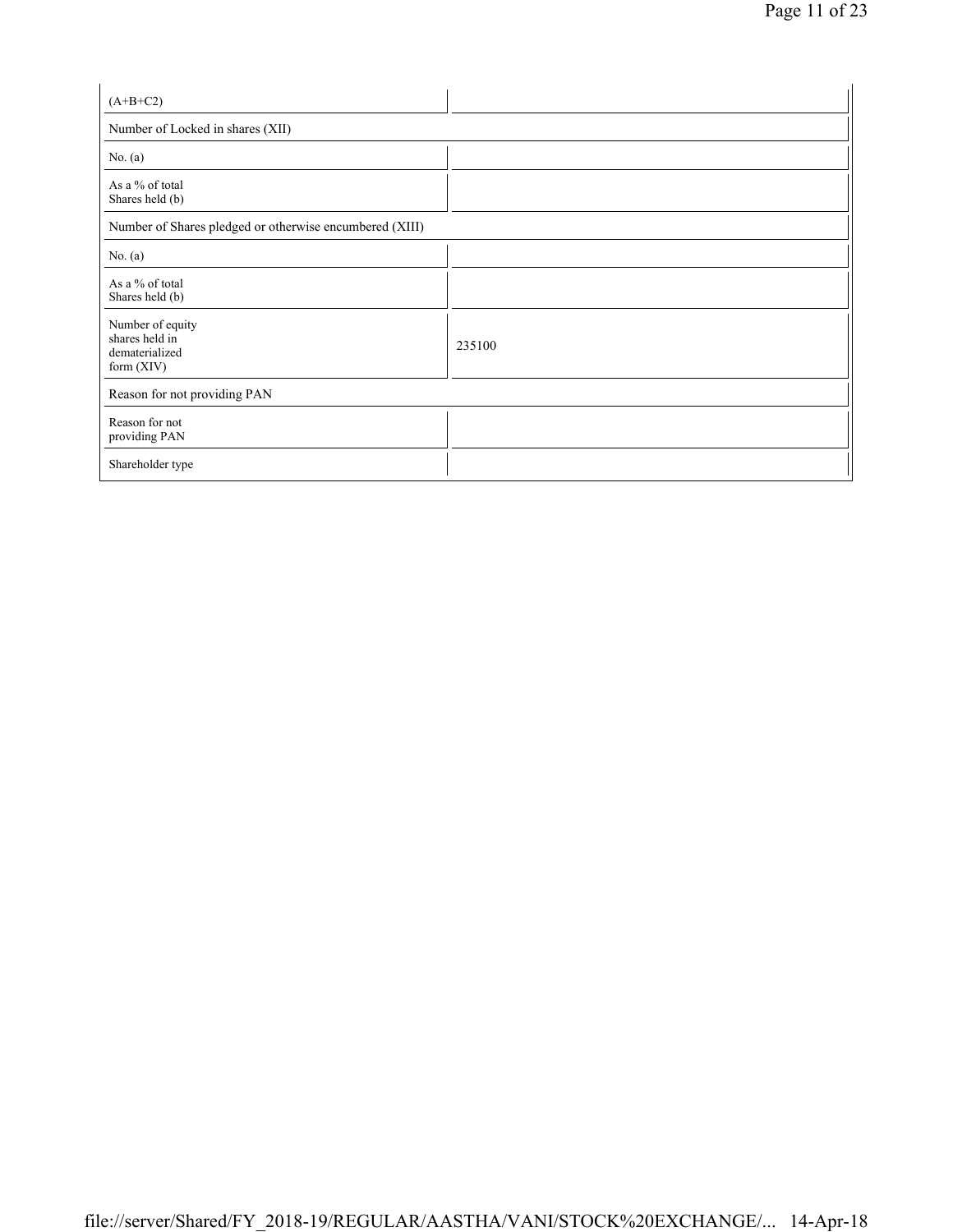| Individuals - ii. Individual shareholders holding nominal share capital in excess of Rs. 2 lakhs.                          |                               |                                                               |                                                  |                                |                                |                              |                                                |  |  |  |  |
|----------------------------------------------------------------------------------------------------------------------------|-------------------------------|---------------------------------------------------------------|--------------------------------------------------|--------------------------------|--------------------------------|------------------------------|------------------------------------------------|--|--|--|--|
| Searial No.                                                                                                                | $\mathbf{1}$                  | $\overline{c}$                                                | $\mathfrak{Z}$                                   | 4                              | 5                              | 6                            | 7                                              |  |  |  |  |
| Name of the<br>Shareholders<br>$($ I $)$                                                                                   | <b>TARSEM</b><br><b>SINGH</b> | <b>JITENDER</b><br><b>KUMAR</b>                               | <b>SUKHDEV</b><br><b>SINGH</b><br><b>DHILLON</b> | <b>PRADEEP</b><br><b>KUMAR</b> | <b>SANJEEV</b><br><b>KUMAR</b> | <b>VIJAY</b><br><b>KUMAR</b> | <b>HARDEEP</b><br><b>SINGH</b><br><b>WAHLA</b> |  |  |  |  |
| PAN(II)                                                                                                                    | BQXPS7016N                    | AQGPK9865P                                                    | ZZZZZ9999Z                                       | AQGPK9717L                     | AQLPK9076B                     | AQGPK9864N                   | AARPW7993D                                     |  |  |  |  |
| No. of fully<br>paid up equity<br>shares held<br>(IV)                                                                      | 110000                        | 110000                                                        | 110000                                           | 110000                         | 110000                         | 100000                       | 100000                                         |  |  |  |  |
| No. Of Partly<br>paid-up equity<br>shares held<br>(V)                                                                      |                               |                                                               |                                                  |                                |                                |                              |                                                |  |  |  |  |
| No. Of shares<br>underlying<br>Depository<br>Receipts (VI)                                                                 |                               |                                                               |                                                  |                                |                                |                              |                                                |  |  |  |  |
| Total nos.<br>shares held<br>$(VII) = (IV) +$<br>$(V)$ + $(VI)$                                                            | 110000                        | 110000                                                        | 110000                                           | 110000                         | 110000                         | 100000                       | 100000                                         |  |  |  |  |
| Shareholding<br>as a % of total<br>no. of shares<br>(calculated as<br>per SCRR,<br>1957) (VIII)<br>As a % of<br>$(A+B+C2)$ | 2.67                          | 2.67                                                          | 2.67                                             | 2.67                           | 2.67                           | 2.43                         | 2.43                                           |  |  |  |  |
|                                                                                                                            |                               | Number of Voting Rights held in each class of securities (IX) |                                                  |                                |                                |                              |                                                |  |  |  |  |
| Class eg: X                                                                                                                | 110000                        | 110000                                                        | 110000                                           | 110000                         | 110000                         | 100000                       | 100000                                         |  |  |  |  |
| Class eg:y                                                                                                                 |                               |                                                               |                                                  |                                |                                |                              |                                                |  |  |  |  |
| Total                                                                                                                      | 110000                        | 110000                                                        | 110000                                           | 110000                         | 110000                         | 100000                       | 100000                                         |  |  |  |  |
| Total as a %<br>of Total<br>Voting rights                                                                                  | 2.67                          | 2.67                                                          | 2.67                                             | 2.67                           | 2.67                           | 2.43                         | 2.43                                           |  |  |  |  |
| No. Of Shares<br>Underlying<br>Outstanding<br>convertible<br>securities (X)                                                |                               |                                                               |                                                  |                                |                                |                              |                                                |  |  |  |  |
| No. of Shares<br>Underlying<br>Outstanding<br>Warrants (Xi)                                                                |                               |                                                               |                                                  |                                |                                |                              |                                                |  |  |  |  |
| No. Of Shares<br>Underlying<br>Outstanding<br>convertible<br>securities and<br>No. Of<br>Warrants (Xi)<br>(a)              |                               |                                                               |                                                  |                                |                                |                              |                                                |  |  |  |  |
|                                                                                                                            |                               |                                                               |                                                  |                                |                                |                              |                                                |  |  |  |  |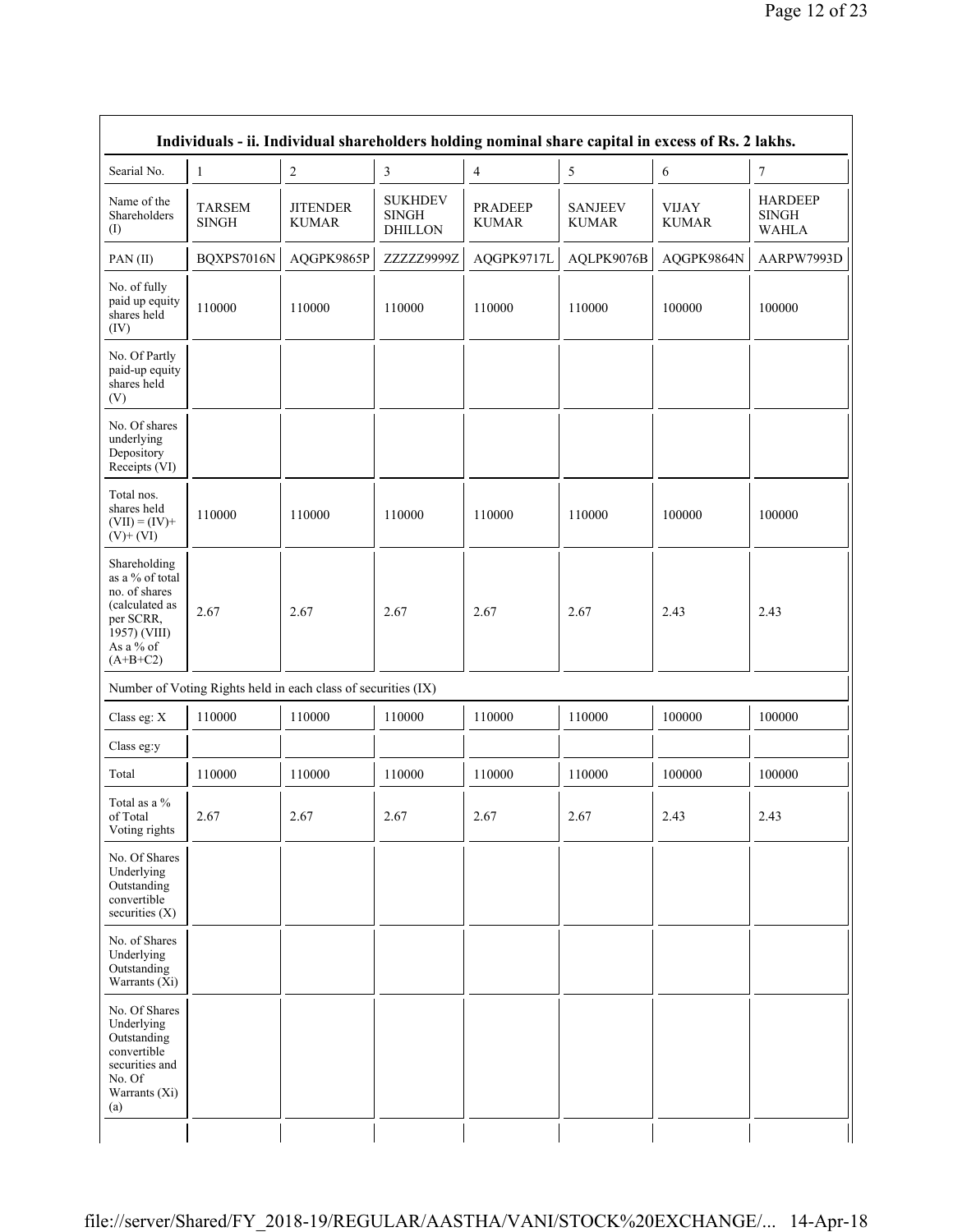| Shareholding,<br>as a %<br>assuming full<br>conversion of<br>convertible<br>securities (as a<br>percentage of<br>diluted share<br>capital) (XI)=<br>$(VII)+(X)$ As<br>a % of<br>$(A+B+C2)$ | 2.67                             | 2.67   | 2.67                          | 2.67         | 2.67         | 2.43   | 2.43   |
|--------------------------------------------------------------------------------------------------------------------------------------------------------------------------------------------|----------------------------------|--------|-------------------------------|--------------|--------------|--------|--------|
|                                                                                                                                                                                            | Number of Locked in shares (XII) |        |                               |              |              |        |        |
| No. $(a)$                                                                                                                                                                                  |                                  |        |                               |              |              |        |        |
| As a $%$ of<br>total Shares<br>held(b)                                                                                                                                                     |                                  |        |                               |              |              |        |        |
| Number of<br>equity shares<br>held in<br>dematerialized<br>form $(XIV)$                                                                                                                    | 110000                           | 110000 | $\theta$                      | $\mathbf{0}$ | $\mathbf{0}$ | 100000 | 100000 |
|                                                                                                                                                                                            | Reason for not providing PAN     |        |                               |              |              |        |        |
| Reason for not<br>providing<br>PAN                                                                                                                                                         |                                  |        | Textual<br>Information<br>(1) |              |              |        |        |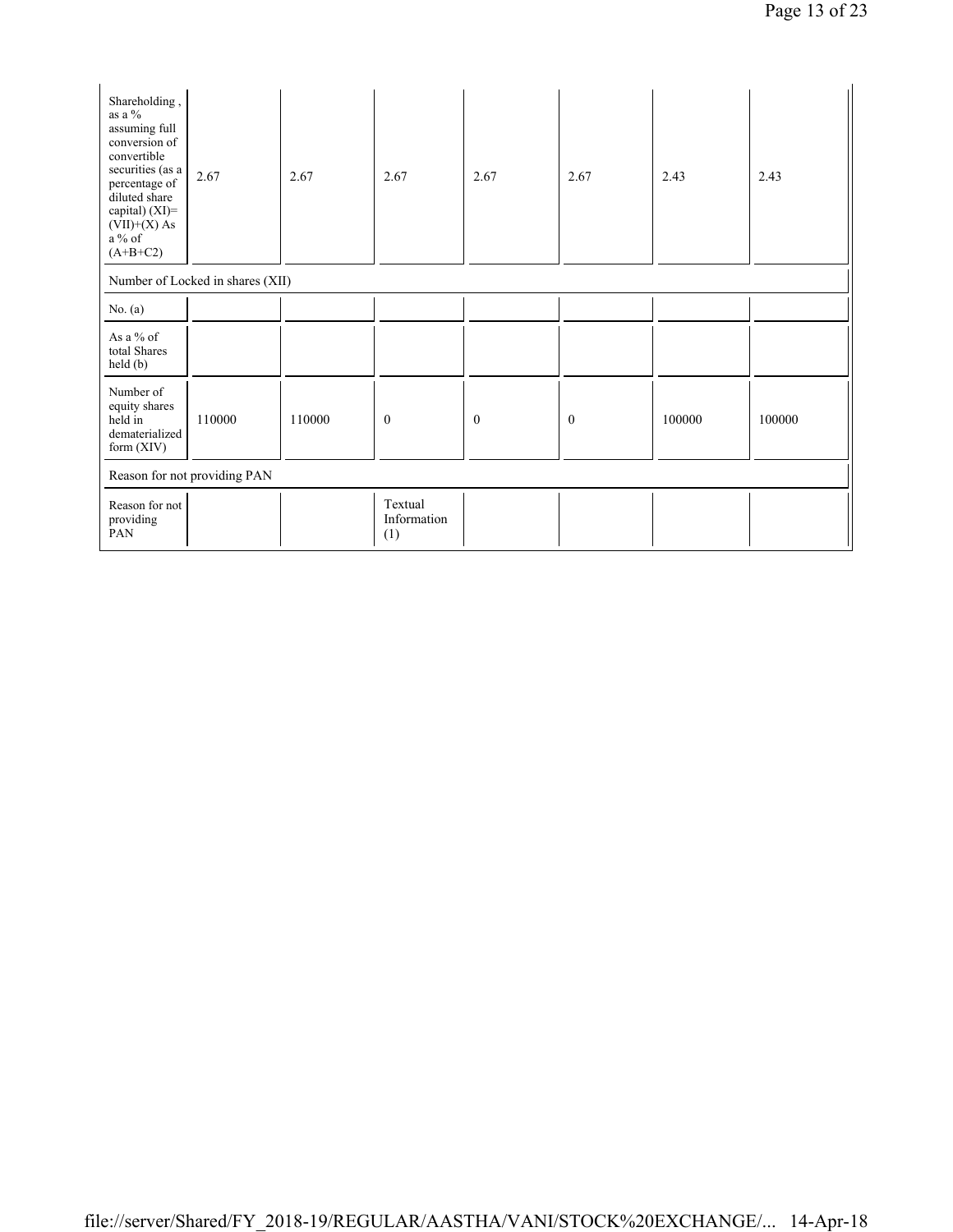|                                                                                                                            | Individuals - ii. Individual shareholders holding nominal share capital in excess of Rs. 2 lakhs. |                                                               |                                 |                               |                                |                                 |                                |  |  |
|----------------------------------------------------------------------------------------------------------------------------|---------------------------------------------------------------------------------------------------|---------------------------------------------------------------|---------------------------------|-------------------------------|--------------------------------|---------------------------------|--------------------------------|--|--|
| Searial No.                                                                                                                | 8                                                                                                 | 9                                                             | 10                              | 11                            | 12                             | 13                              | 14                             |  |  |
| Name of the<br>Shareholders<br>$($ I                                                                                       | <b>SURJEET</b><br><b>SINGH</b>                                                                    | <b>BOHAR</b><br><b>SINGH</b>                                  | <b>BALJINDER</b><br><b>KAUR</b> | <b>HARMEET</b><br><b>GHAI</b> | <b>KAMALJIT</b><br><b>GHAI</b> | <b>SATWANTI</b><br><b>BAJAJ</b> | <b>HERIKA</b><br><b>NARANG</b> |  |  |
| PAN(II)                                                                                                                    | BEBPS1102R                                                                                        | BEMPS0144E                                                    | AQMPK8957G                      | AGOPG7932M                    | AGFPG1592E                     | AASPB4178Q                      | AHJPA5543N                     |  |  |
| No. of fully<br>paid up equity<br>shares held<br>(IV)                                                                      | 100000                                                                                            | 100000                                                        | 100000                          | 76800                         | 76800                          | 76800                           | 50000                          |  |  |
| No. Of Partly<br>paid-up equity<br>shares held (V)                                                                         |                                                                                                   |                                                               |                                 |                               |                                |                                 |                                |  |  |
| No. Of shares<br>underlying<br>Depository<br>Receipts (VI)                                                                 |                                                                                                   |                                                               |                                 |                               |                                |                                 |                                |  |  |
| Total nos.<br>shares held<br>$(VII) = (IV) +$<br>$(V)$ + $(VI)$                                                            | 100000                                                                                            | 100000                                                        | 100000                          | 76800                         | 76800                          | 76800                           | 50000                          |  |  |
| Shareholding<br>as a % of total<br>no. of shares<br>(calculated as<br>per SCRR,<br>1957) (VIII)<br>As a % of<br>$(A+B+C2)$ | 2.43                                                                                              | 2.43                                                          | 2.43                            | 1.86                          | 1.86                           | 1.86                            | 1.21                           |  |  |
|                                                                                                                            |                                                                                                   | Number of Voting Rights held in each class of securities (IX) |                                 |                               |                                |                                 |                                |  |  |
| Class eg: X                                                                                                                | 100000                                                                                            | 100000                                                        | 100000                          | 76800                         | 76800                          | 76800                           | 50000                          |  |  |
| Class eg:y                                                                                                                 |                                                                                                   |                                                               |                                 |                               |                                |                                 |                                |  |  |
| Total                                                                                                                      | 100000                                                                                            | 100000                                                        | 100000                          | 76800                         | 76800                          | 76800                           | 50000                          |  |  |
| Total as a % of<br><b>Total Voting</b><br>rights                                                                           | 2.43                                                                                              | 2.43                                                          | 2.43                            | 1.86                          | 1.86                           | 1.86                            | 1.21                           |  |  |
| No. Of Shares<br>Underlying<br>Outstanding<br>convertible<br>securities $(X)$                                              |                                                                                                   |                                                               |                                 |                               |                                |                                 |                                |  |  |
| No. of Shares<br>Underlying<br>Outstanding<br>Warrants $(X_i)$                                                             |                                                                                                   |                                                               |                                 |                               |                                |                                 |                                |  |  |
| No. Of Shares<br>Underlying<br>Outstanding<br>convertible<br>securities and<br>No. Of<br>Warrants (Xi)<br>(a)              |                                                                                                   |                                                               |                                 |                               |                                |                                 |                                |  |  |
| Shareholding,                                                                                                              |                                                                                                   |                                                               |                                 |                               |                                |                                 |                                |  |  |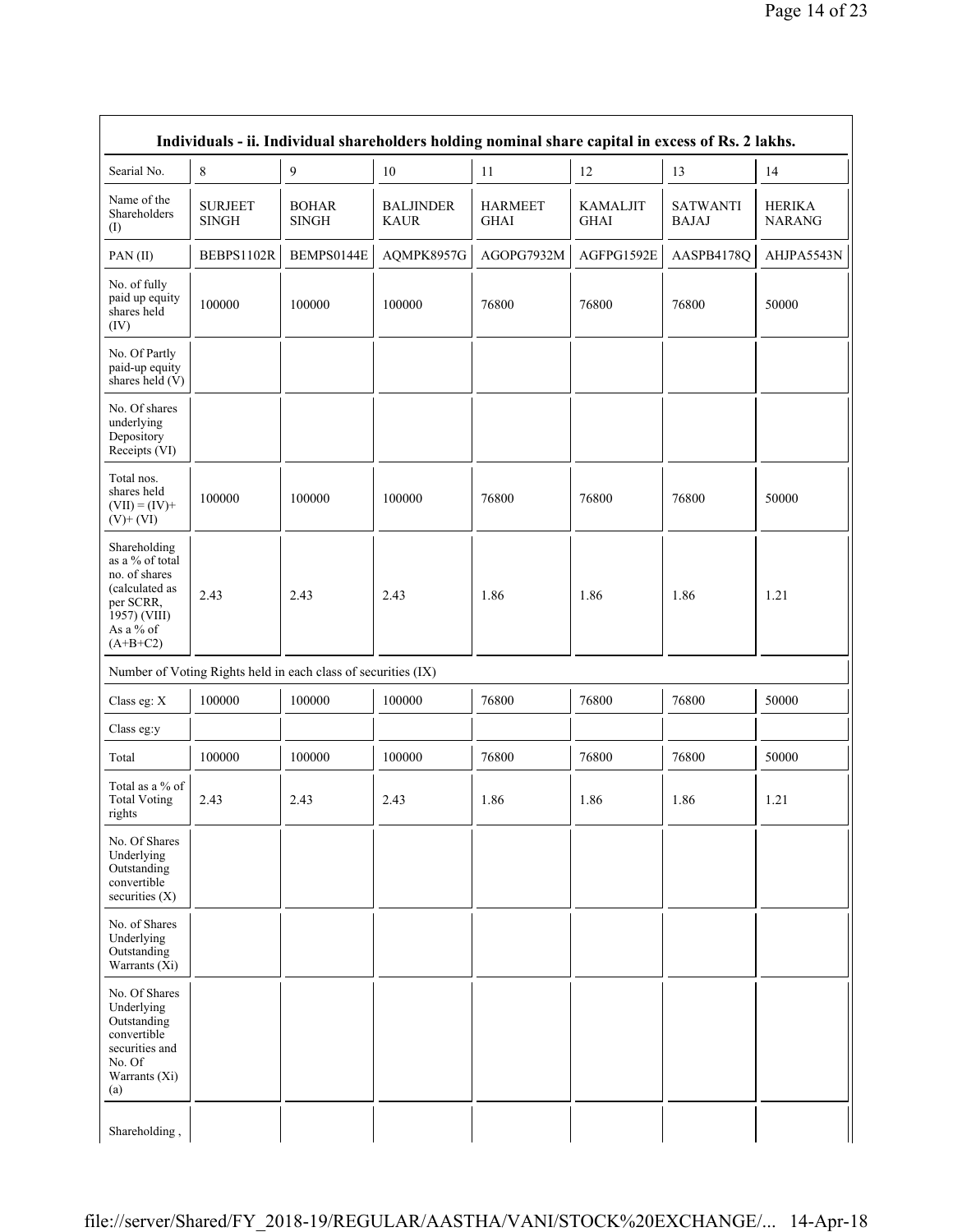| as a $\%$<br>assuming full<br>conversion of<br>convertible<br>securities (as a<br>percentage of<br>diluted share<br>capital) (XI)=<br>$(VII)+(X)$ As a<br>$\frac{6}{6}$ of<br>$(A+B+C2)$ | 2.43                             | 2.43             | 2.43             | 1.86             | 1.86         | 1.86  | 1.21  |
|------------------------------------------------------------------------------------------------------------------------------------------------------------------------------------------|----------------------------------|------------------|------------------|------------------|--------------|-------|-------|
|                                                                                                                                                                                          | Number of Locked in shares (XII) |                  |                  |                  |              |       |       |
| No. $(a)$                                                                                                                                                                                |                                  |                  |                  |                  |              |       |       |
| As a % of total<br>Shares held (b)                                                                                                                                                       |                                  |                  |                  |                  |              |       |       |
| Number of<br>equity shares<br>held in<br>dematerialized<br>form $(XIV)$                                                                                                                  | $\boldsymbol{0}$                 | $\boldsymbol{0}$ | $\boldsymbol{0}$ | $\boldsymbol{0}$ | $\mathbf{0}$ | 76800 | 50000 |
|                                                                                                                                                                                          | Reason for not providing PAN     |                  |                  |                  |              |       |       |
| Reason for not<br>providing PAN                                                                                                                                                          |                                  |                  |                  |                  |              |       |       |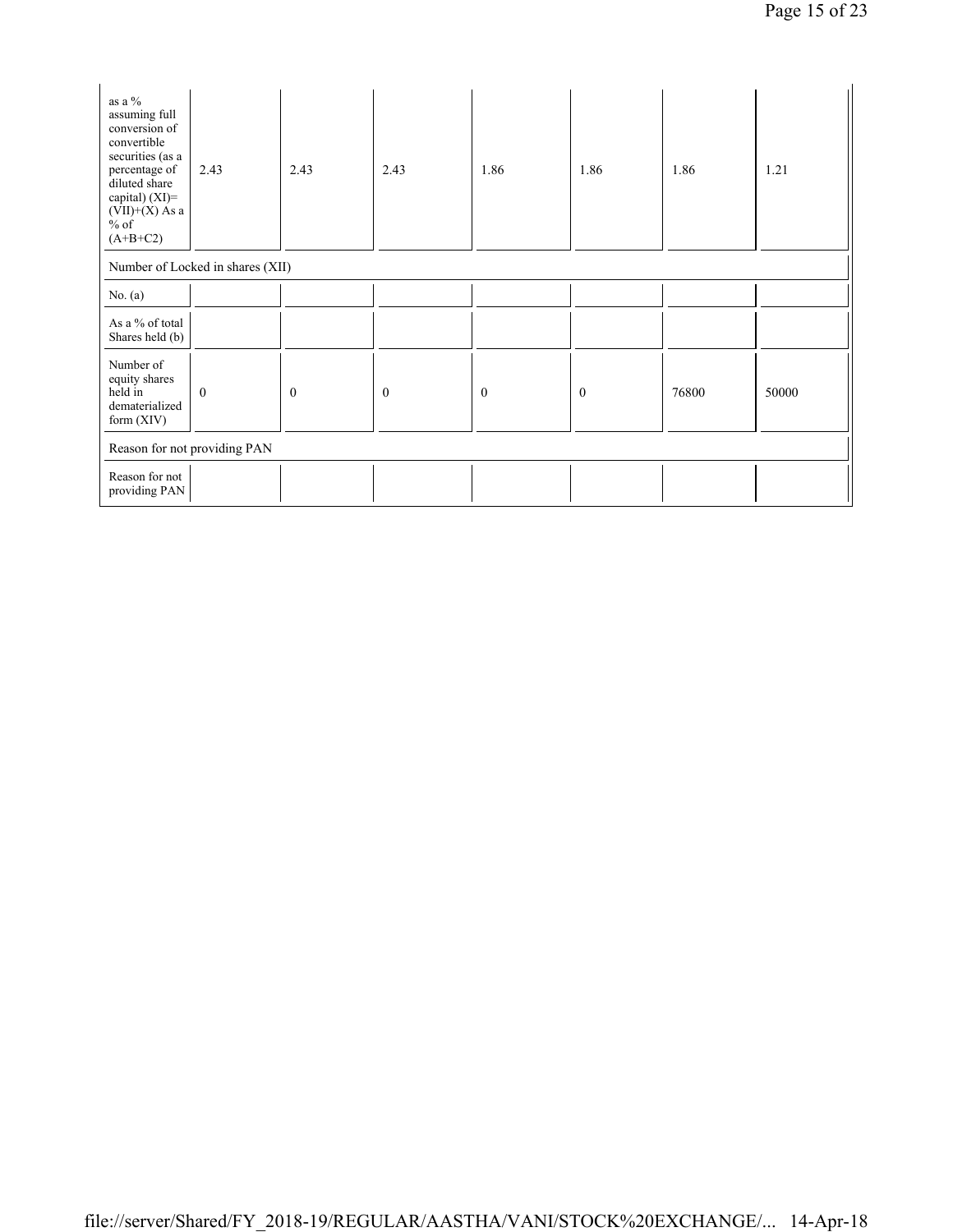|                                                                                                                            | Individuals - ii. Individual shareholders holding nominal share capital in excess of Rs. 2 lakhs. |                               |                        |                        |                  |                                 |                                                  |
|----------------------------------------------------------------------------------------------------------------------------|---------------------------------------------------------------------------------------------------|-------------------------------|------------------------|------------------------|------------------|---------------------------------|--------------------------------------------------|
| Searial No.                                                                                                                | 15                                                                                                | 16                            | 17                     | 18                     | 19               | $20\,$                          | 21                                               |
| Name of the<br>Shareholders<br>(1)                                                                                         | <b>GEETA</b><br><b>CHADHA</b>                                                                     | <b>MANAN</b><br><b>NARANG</b> | MANSI<br><b>NARANG</b> | RAJIV<br><b>CHADHA</b> | Naveen<br>Narang | <b>SUMITRA</b><br><b>NARANG</b> | <b>SATISH</b><br><b>CHANDER</b><br><b>NARANG</b> |
| PAN(II)                                                                                                                    | AGGPC0379Q                                                                                        | ACJPN9853B                    | ABTPN4637N             | AAFPC2849C             | AADPN0344D       | AADPN0343E                      | AAAPN0874H                                       |
| No. of fully<br>paid up equity<br>shares held<br>(IV)                                                                      | 50000                                                                                             | 50000                         | 50000                  | 50000                  | 50000            | 50000                           | 50000                                            |
| No. Of Partly<br>paid-up equity<br>shares held<br>(V)                                                                      |                                                                                                   |                               |                        |                        |                  |                                 |                                                  |
| No. Of shares<br>underlying<br>Depository<br>Receipts (VI)                                                                 |                                                                                                   |                               |                        |                        |                  |                                 |                                                  |
| Total nos.<br>shares held<br>$(VII) = (IV) +$<br>$(V)$ + $(VI)$                                                            | 50000                                                                                             | 50000                         | 50000                  | 50000                  | 50000            | 50000                           | 50000                                            |
| Shareholding<br>as a % of total<br>no. of shares<br>(calculated as<br>per SCRR,<br>1957) (VIII)<br>As a % of<br>$(A+B+C2)$ | 1.21                                                                                              | 1.21                          | 1.21                   | 1.21                   | 1.21             | 1.21                            | 1.21                                             |
|                                                                                                                            | Number of Voting Rights held in each class of securities (IX)                                     |                               |                        |                        |                  |                                 |                                                  |
| Class eg: X                                                                                                                | 50000                                                                                             | 50000                         | 50000                  | 50000                  | 50000            | 50000                           | 50000                                            |
| Class eg:y                                                                                                                 |                                                                                                   |                               |                        |                        |                  |                                 |                                                  |
| Total                                                                                                                      | 50000                                                                                             | 50000                         | 50000                  | 50000                  | 50000            | 50000                           | 50000                                            |
| Total as a %<br>of Total<br>Voting rights                                                                                  | 1.21                                                                                              | 1.21                          | 1.21                   | 1.21                   | 1.21             | 1.21                            | 1.21                                             |
| No. Of Shares<br>Underlying<br>Outstanding<br>convertible<br>securities (X)                                                |                                                                                                   |                               |                        |                        |                  |                                 |                                                  |
| No. of Shares<br>Underlying<br>Outstanding<br>Warrants (Xi)                                                                |                                                                                                   |                               |                        |                        |                  |                                 |                                                  |
| No. Of Shares<br>Underlying<br>Outstanding<br>convertible<br>securities and<br>No. Of<br>Warrants (Xi)<br>(a)              |                                                                                                   |                               |                        |                        |                  |                                 |                                                  |
|                                                                                                                            |                                                                                                   |                               |                        |                        |                  |                                 |                                                  |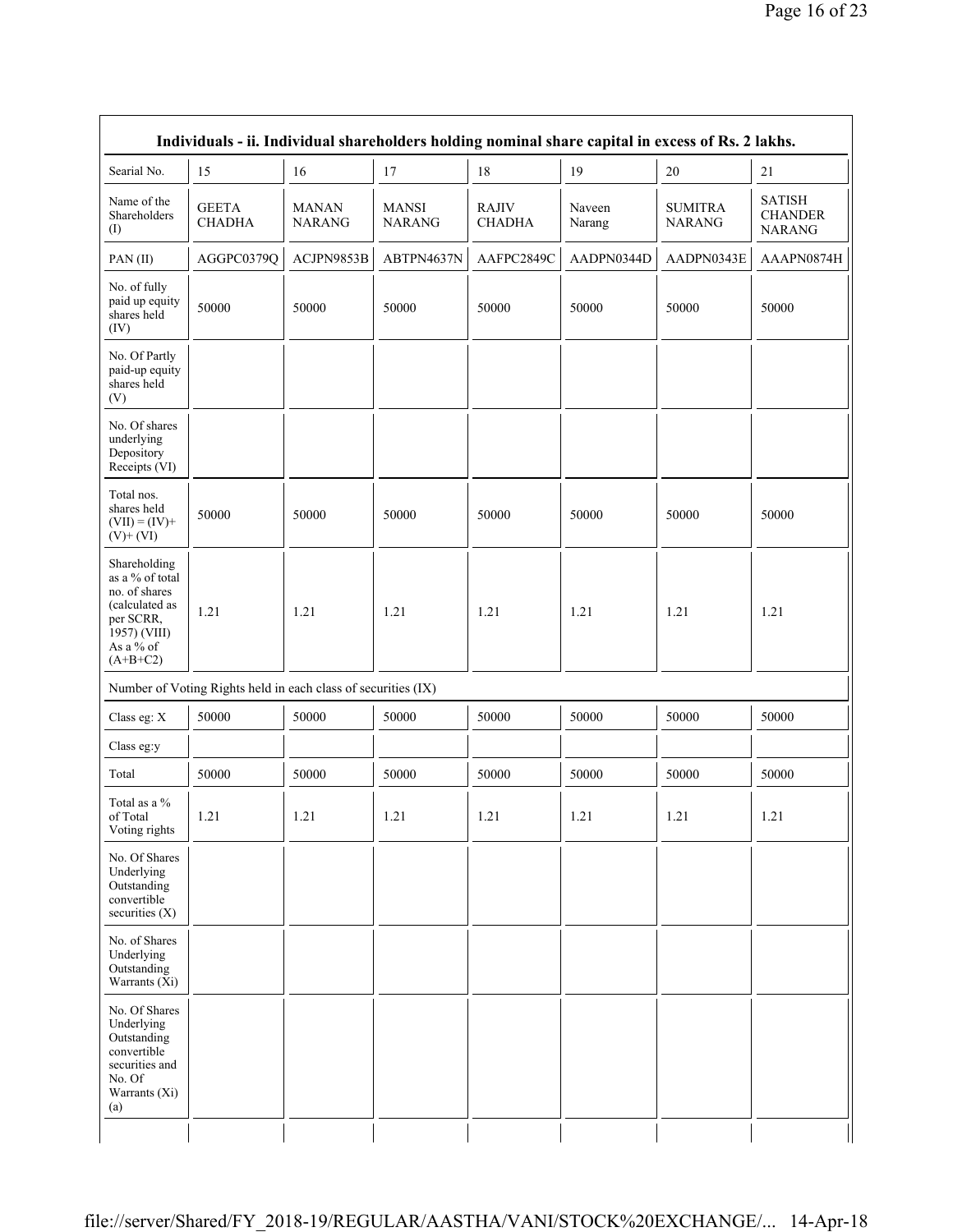| Shareholding,<br>as a %<br>assuming full<br>conversion of<br>convertible<br>securities (as a<br>percentage of<br>diluted share<br>capital) (XI)=<br>$(VII)+(X)$ As<br>a % of<br>$(A+B+C2)$ | 1.21                             | 1.21  | 1.21  | 1.21  | 1.21  | 1.21  | 1.21  |
|--------------------------------------------------------------------------------------------------------------------------------------------------------------------------------------------|----------------------------------|-------|-------|-------|-------|-------|-------|
|                                                                                                                                                                                            | Number of Locked in shares (XII) |       |       |       |       |       |       |
| No. $(a)$                                                                                                                                                                                  |                                  |       |       |       |       |       |       |
| As a % of<br>total Shares<br>held(b)                                                                                                                                                       |                                  |       |       |       |       |       |       |
| Number of<br>equity shares<br>held in<br>dematerialized<br>form $(XIV)$                                                                                                                    | 50000                            | 50000 | 50000 | 50000 | 50000 | 50000 | 50000 |
|                                                                                                                                                                                            | Reason for not providing PAN     |       |       |       |       |       |       |
| Reason for not<br>providing<br>PAN                                                                                                                                                         |                                  |       |       |       |       |       |       |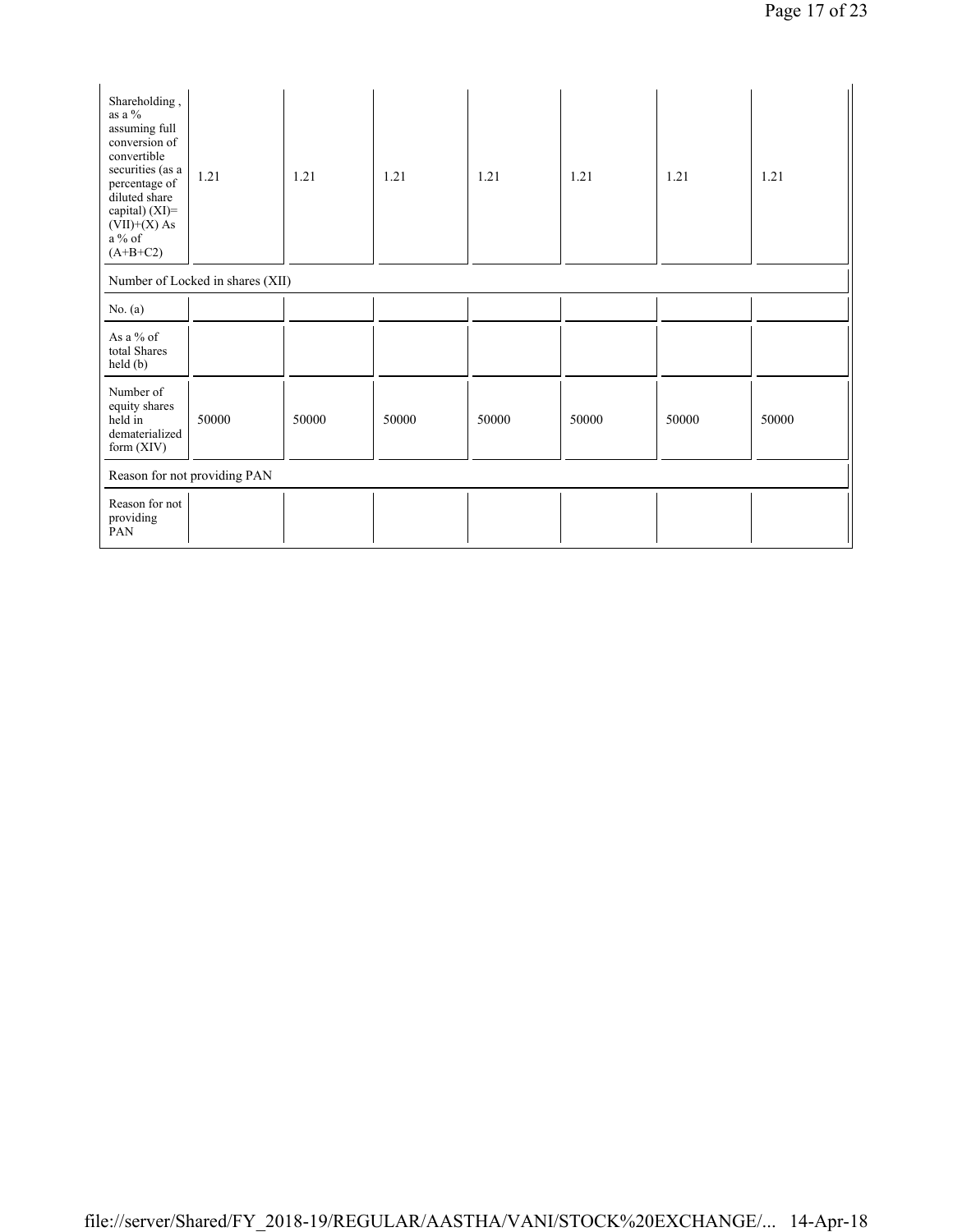| Individuals - ii. Individual shareholders holding nominal share capital in excess of Rs. 2 lakhs.                                                                       |                                                               |                      |                       |  |  |
|-------------------------------------------------------------------------------------------------------------------------------------------------------------------------|---------------------------------------------------------------|----------------------|-----------------------|--|--|
| Searial No.                                                                                                                                                             | 22                                                            | 23                   |                       |  |  |
| Name of the<br>Shareholders (I)                                                                                                                                         | <b>BHALINDER GHAI</b>                                         | ROMESH CHANDER BAJAJ | Click here to go back |  |  |
| PAN(II)                                                                                                                                                                 | AGVPG6895Q                                                    | AASPB4177B           | Total                 |  |  |
| No. of fully paid<br>up equity shares<br>$held$ (IV)                                                                                                                    | 45250                                                         | 41150                | 1766800               |  |  |
| No. Of Partly paid-<br>up equity shares<br>held (V)                                                                                                                     |                                                               |                      |                       |  |  |
| No. Of shares<br>underlying<br>Depository<br>Receipts (VI)                                                                                                              |                                                               |                      |                       |  |  |
| Total nos. shares<br>held $(VII) = (IV) +$<br>$(V)+(VI)$                                                                                                                | 45250                                                         | 41150                | 1766800               |  |  |
| Shareholding as a<br>% of total no. of<br>shares (calculated<br>as per SCRR,<br>1957) (VIII) As a<br>% of $(A+B+C2)$                                                    | 1.1                                                           | 1                    | 42.89                 |  |  |
|                                                                                                                                                                         | Number of Voting Rights held in each class of securities (IX) |                      |                       |  |  |
| Class eg: X                                                                                                                                                             | 45250                                                         | 41150                | 1766800               |  |  |
| Class eg:y                                                                                                                                                              |                                                               |                      |                       |  |  |
| Total                                                                                                                                                                   | 45250                                                         | 41150                | 1766800               |  |  |
| Total as a % of<br><b>Total Voting rights</b>                                                                                                                           | 1.1                                                           | 1                    | 42.89                 |  |  |
| No. Of Shares<br>Underlying<br>Outstanding<br>convertible<br>securities $(X)$                                                                                           |                                                               |                      |                       |  |  |
| No. of Shares<br>Underlying<br>Outstanding<br>Warrants $(X_i)$                                                                                                          |                                                               |                      |                       |  |  |
| No. Of Shares<br>Underlying<br>Outstanding<br>convertible<br>securities and No.<br>Of Warrants (Xi)<br>(a)                                                              |                                                               |                      |                       |  |  |
| Shareholding, as a<br>% assuming full<br>conversion of<br>convertible<br>securities (as a<br>percentage of<br>diluted share<br>capital) (XI)= (VII)<br>$+(X)$ As a % of | 1.1                                                           | 1                    | 42.89                 |  |  |

r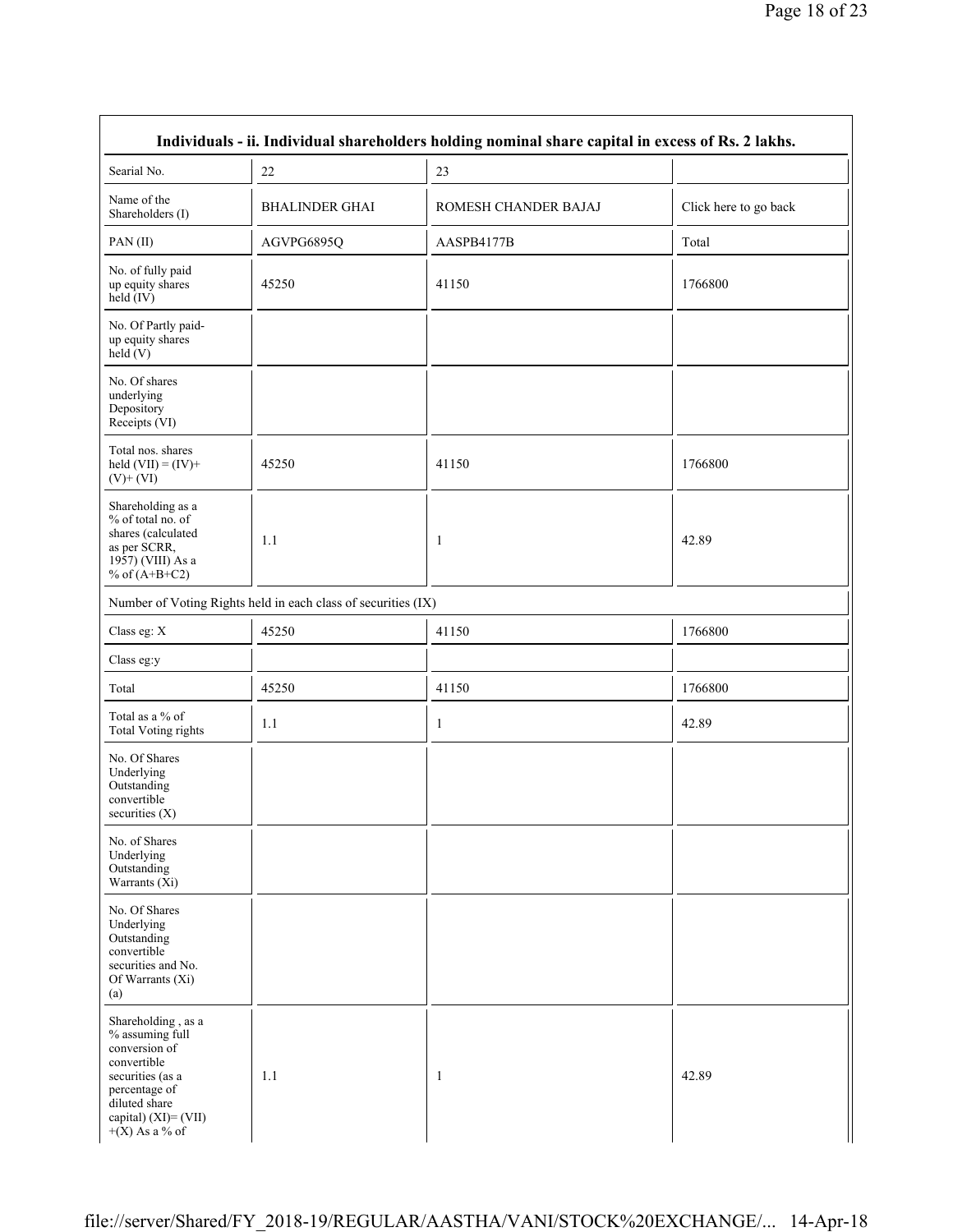| $(A+B+C2)$                                                           |          |              |        |  |  |  |
|----------------------------------------------------------------------|----------|--------------|--------|--|--|--|
| Number of Locked in shares (XII)                                     |          |              |        |  |  |  |
| No. $(a)$                                                            |          |              |        |  |  |  |
| As a % of total<br>Shares held (b)                                   |          |              |        |  |  |  |
| Number of equity<br>shares held in<br>dematerialized<br>form $(XIV)$ | $\theta$ | $\mathbf{0}$ | 896800 |  |  |  |
| Reason for not providing PAN                                         |          |              |        |  |  |  |
| Reason for not<br>providing PAN                                      |          |              |        |  |  |  |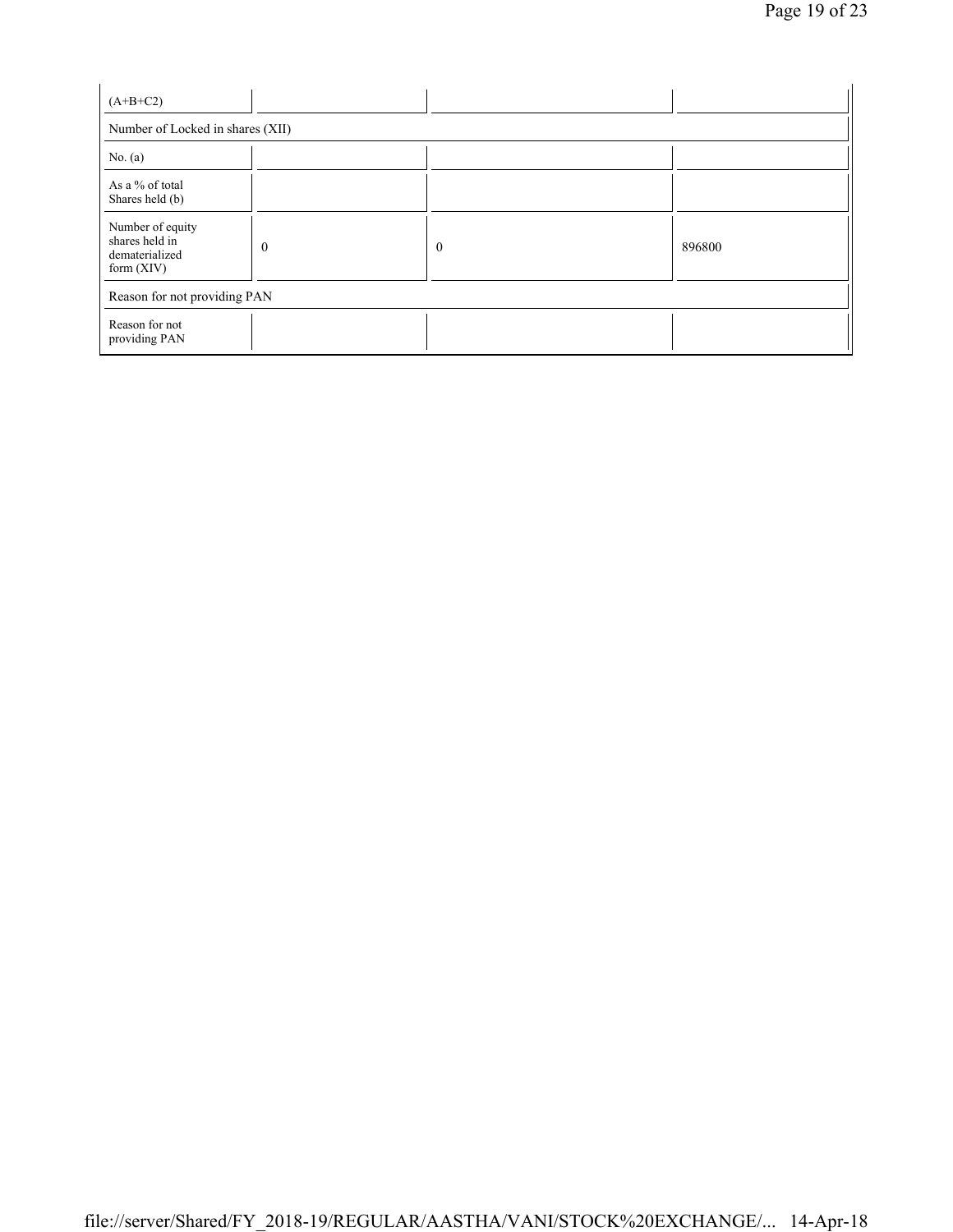|                        | <b>Text Block</b>                            |
|------------------------|----------------------------------------------|
| Textual Information(1) | THE SHAREHOLDER HAS NOT YET PROVIDED HIS PAN |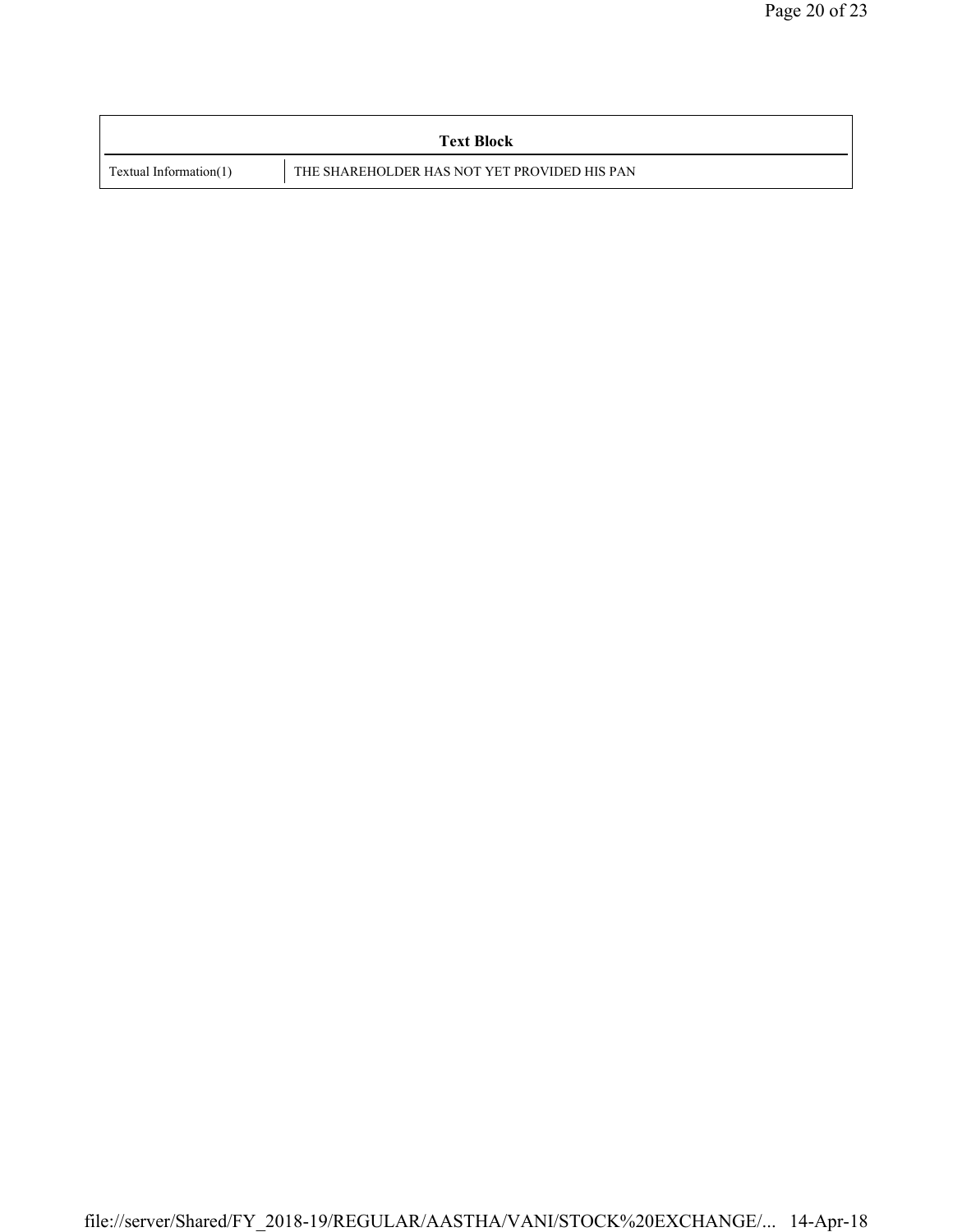| Any Other (specify)                                                                                                  |                                                               |                                           |                                           |                                              |                          |  |  |
|----------------------------------------------------------------------------------------------------------------------|---------------------------------------------------------------|-------------------------------------------|-------------------------------------------|----------------------------------------------|--------------------------|--|--|
| Searial No.                                                                                                          | 1                                                             | 2                                         | 3                                         | 4                                            |                          |  |  |
| Category                                                                                                             | <b>Bodies Corporate</b>                                       | <b>HUF</b>                                | <b>HUF</b>                                | <b>HUF</b>                                   |                          |  |  |
| Category / More<br>than 1 percentage                                                                                 | More than 1 percentage<br>of shareholding                     | More than 1 percentage<br>of shareholding | More than 1 percentage<br>of shareholding | More than 1<br>percentage of<br>shareholding |                          |  |  |
| Name of the<br>Shareholders (I)                                                                                      | <b>NAU NIDH FINANCE</b><br><b>LIMITED</b>                     | <b>MANAN NARANG</b><br>(HUF)              | <b>NAVEEN NARANG</b><br>(HUF)             | <b>SATISH CHANDER</b><br>NARANG (HUF)        | Click here<br>to go back |  |  |
| PAN(II)                                                                                                              | AABCN5075G                                                    | AAJHM5838B                                | AACHN4022M                                | AAAHS6461F                                   | Total                    |  |  |
| No. of the<br>Shareholders (I)                                                                                       | 1                                                             | 1                                         | 1                                         | 1                                            | $\mathbf{0}$             |  |  |
| No. of fully paid<br>up equity shares<br>held (IV)                                                                   | 1000000                                                       | 50000                                     | 50000                                     | 50000                                        | $\boldsymbol{0}$         |  |  |
| No. Of Partly paid-<br>up equity shares<br>held(V)                                                                   |                                                               |                                           |                                           |                                              |                          |  |  |
| No. Of shares<br>underlying<br>Depository<br>Receipts (VI)                                                           |                                                               |                                           |                                           |                                              |                          |  |  |
| Total nos. shares<br>held $(VII) = (IV) +$<br>$(V)$ + $(VI)$                                                         | 1000000                                                       | 50000                                     | 50000                                     | 50000                                        | $\boldsymbol{0}$         |  |  |
| Shareholding as a<br>% of total no. of<br>shares (calculated<br>as per SCRR,<br>1957) (VIII) As a<br>% of $(A+B+C2)$ | 24.27                                                         | 1.21                                      | 1.21                                      | 1.21                                         | $\theta$                 |  |  |
|                                                                                                                      | Number of Voting Rights held in each class of securities (IX) |                                           |                                           |                                              |                          |  |  |
| Class eg: X                                                                                                          | 1000000                                                       | 50000                                     | 50000                                     | 50000                                        | $\boldsymbol{0}$         |  |  |
| Class eg:y                                                                                                           |                                                               |                                           |                                           |                                              |                          |  |  |
| Total                                                                                                                | 1000000                                                       | 50000                                     | 50000                                     | 50000                                        | $\boldsymbol{0}$         |  |  |
| Total as a % of<br><b>Total Voting rights</b>                                                                        | 24.27                                                         | 1.21                                      | 1.21                                      | 1.21                                         | $\mathbf{0}$             |  |  |
| No. Of Shares<br>Underlying<br>Outstanding<br>convertible<br>securities (X)                                          |                                                               |                                           |                                           |                                              |                          |  |  |
| No. of Shares<br>Underlying<br>Outstanding<br>Warrants (Xi)                                                          |                                                               |                                           |                                           |                                              |                          |  |  |
| No. Of Shares<br>Underlying<br>Outstanding<br>convertible<br>securities and No.<br>Of Warrants (Xi)                  |                                                               |                                           |                                           |                                              |                          |  |  |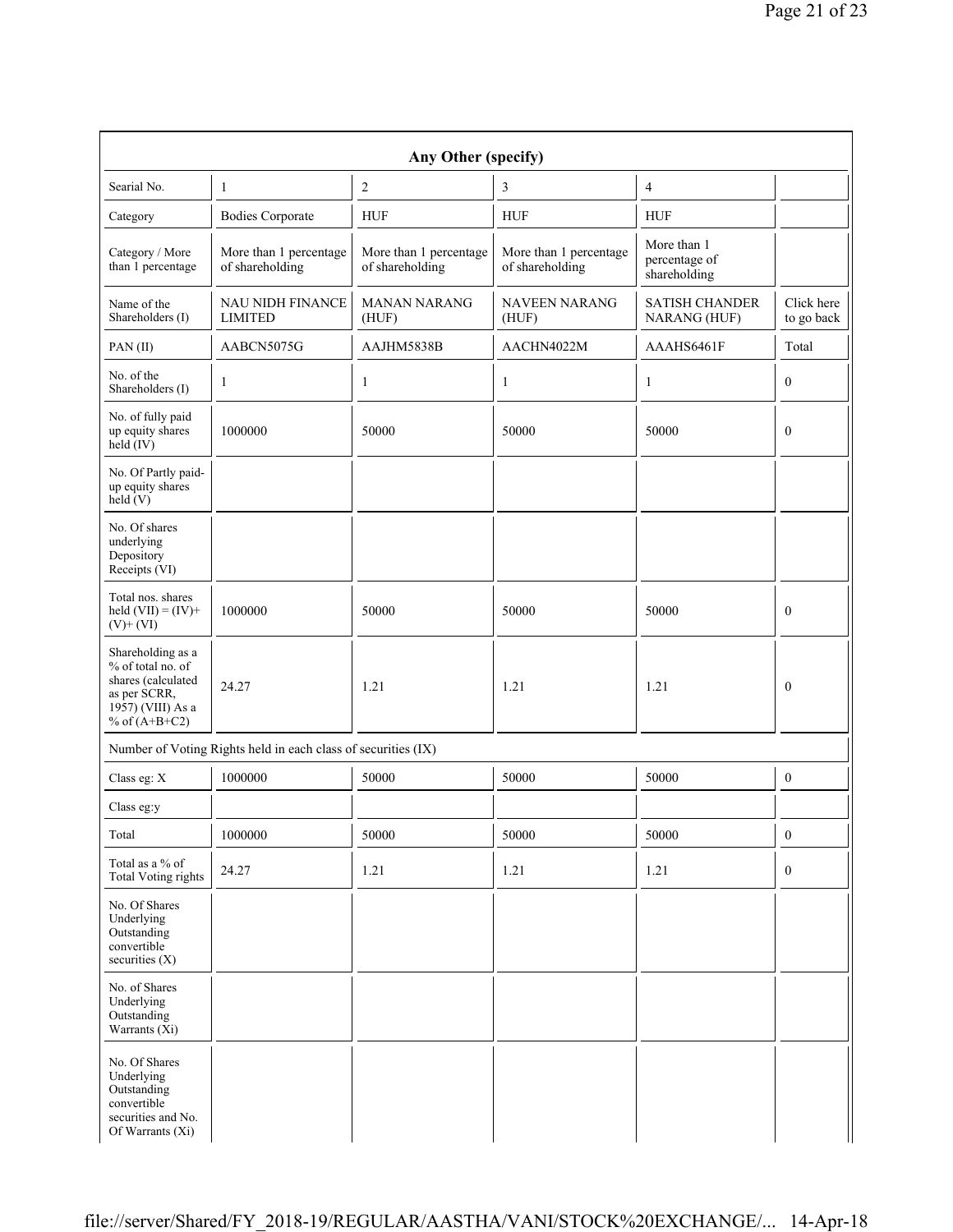| (a)                                                                                                                                                                                      |                                  |       |       |       |              |  |  |
|------------------------------------------------------------------------------------------------------------------------------------------------------------------------------------------|----------------------------------|-------|-------|-------|--------------|--|--|
| Shareholding, as a<br>% assuming full<br>conversion of<br>convertible<br>securities (as a<br>percentage of<br>diluted share<br>capital) $(XI) = (VII)$<br>$+(X)$ As a % of<br>$(A+B+C2)$ | 24.27                            | 1.21  | 1.21  | 1.21  | $\mathbf{0}$ |  |  |
|                                                                                                                                                                                          | Number of Locked in shares (XII) |       |       |       |              |  |  |
| No. $(a)$                                                                                                                                                                                |                                  |       |       |       |              |  |  |
| As a % of total<br>Shares held (b)                                                                                                                                                       |                                  |       |       |       |              |  |  |
| Number of equity<br>shares held in<br>dematerialized<br>form (XIV)                                                                                                                       | 1000000                          | 50000 | 50000 | 50000 | $\mathbf{0}$ |  |  |
| Reason for not providing PAN                                                                                                                                                             |                                  |       |       |       |              |  |  |
| Reason for not<br>providing PAN                                                                                                                                                          |                                  |       |       |       |              |  |  |